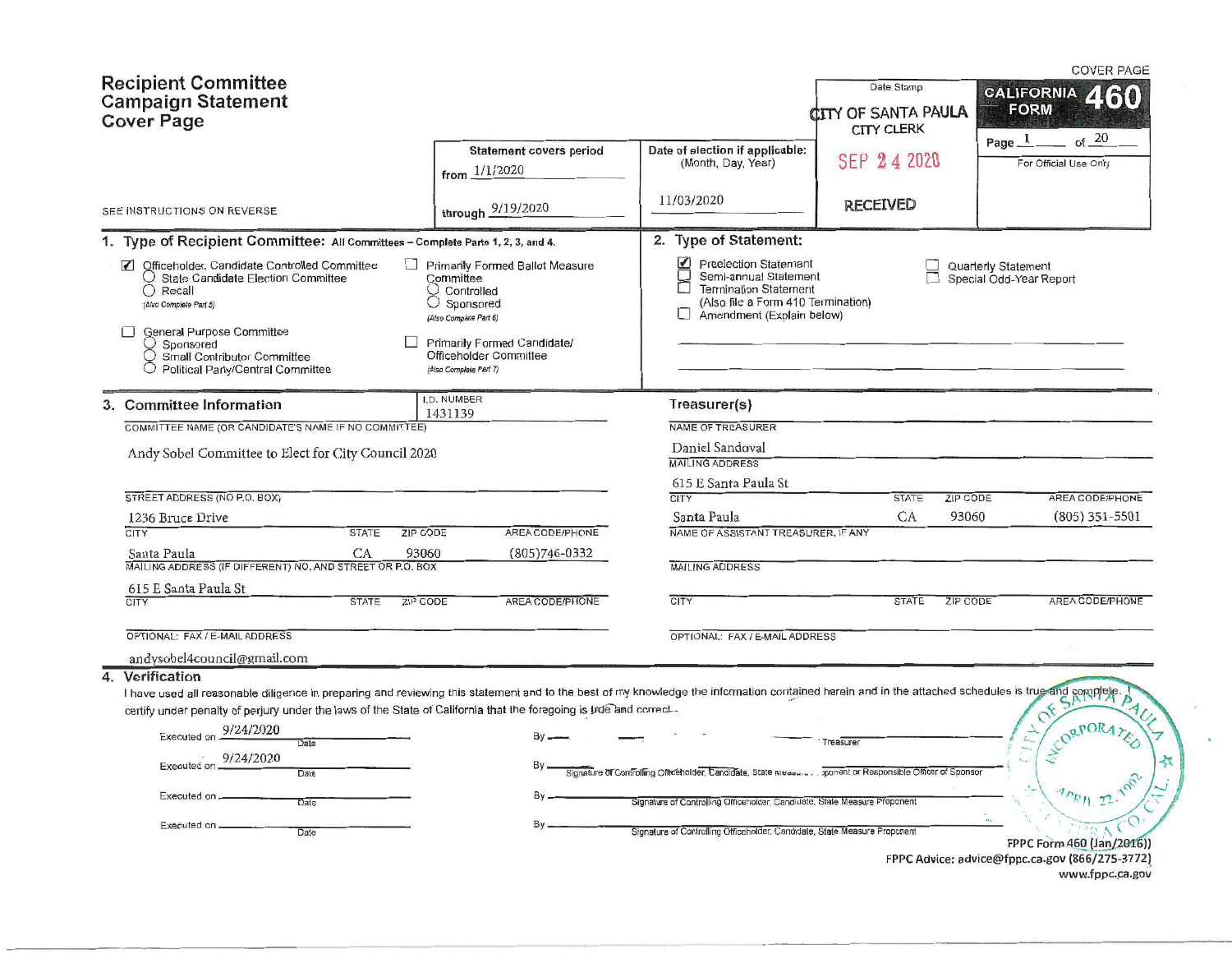

#### S. Officeholder or Candidate Controlled Committee

|  | NAME OF OFFICEHOLDER OR CANDIDATE |
|--|-----------------------------------|
|  |                                   |

#### Andrew Sobel

| OFFICE SOUGHT OR HELD (INCLUDE LOCATION AND DISTRICT NUMBER IF APPLICABLE) |             |              |       |  |
|----------------------------------------------------------------------------|-------------|--------------|-------|--|
| Santa Paula City Council                                                   |             |              |       |  |
| RESIDENTIAL/BUSINESS ADDRESS (NO. AND STREET) CITY                         |             | <b>STATE</b> | 7IP   |  |
| 1236 Bruce Drive                                                           | Santa Paula | CA.          | 93060 |  |

Related Committees Not Included in this Statement: *List any committees* not included in this statement that are controlled by you or are primarily formed to receive contributions or make expenditures on behalf of your candidacy.

| <b>COMMITTEE NAME</b>    |                              | I.D. NUMBER     |                       |
|--------------------------|------------------------------|-----------------|-----------------------|
|                          |                              |                 |                       |
| NAME OF TREASURER        |                              |                 | CONTROLLED COMMITTEE? |
|                          |                              | ∐ YES           | $\Box$ No             |
| <b>COMMITTEE ADDRESS</b> | STREET ADDRESS (NO P.O. BOX) |                 |                       |
|                          |                              |                 |                       |
| <b>CITY</b>              | <b>STATE</b>                 | ZIP CODE        | AREA CODE/PHONE       |
|                          |                              |                 |                       |
| <b>COMMITTEE NAME</b>    |                              | I.D. NUMBER     |                       |
|                          |                              |                 |                       |
|                          |                              |                 |                       |
| NAME OF TREASURER        |                              |                 | CONTROLLED COMMITTEE? |
|                          |                              | TI YES          | ו NO                  |
| <b>COMMITTEE ADDRESS</b> | STREET ADDRESS (NO P.O. BOX) |                 |                       |
|                          |                              |                 |                       |
| CITY                     | <b>STATE</b>                 | <b>ZIP CODE</b> | AREA CODE/PHONE       |

## 6. Primarily Formed Ballot Measure Committee

| NAME OF BALLOT MEASURE |  |  |  |
|------------------------|--|--|--|

| <b>JURISDICTION</b>  | SUPPORT |
|----------------------|---------|
| BALLOT NO. OR LETTER | OPPOSE  |

Identify the controlling offlceholder, candidate, or state measure proponent, if any.

NAME OF OFFICEHOLDER, CANDIDATE, OR PROPONENT

| OFFICE SOUGHT OR HELD | <b>DISTRICT NO. IF ANY</b> |
|-----------------------|----------------------------|
|                       |                            |

7. Primarily Formed Candidate/Officeholder Committee List names of offlceholder(s) or candidate(s) for which this committee is primarily fanned.

| NAME OF OFFICEHOLDER OR CANDIDATE | OFFICE SOUGHT OR HELD | <b>SUPPORT</b><br>OPPOSE        |
|-----------------------------------|-----------------------|---------------------------------|
| NAME OF OFFICEHOLDER OR CANDIDATE | OFFICE SOUGHT OR HELD | SUPPORT<br>OPPOSE               |
| NAME OF OFFICEHOLDER OR CANDIDATE | OFFICE SOUGHT OR HELD | <b>SUPPORT</b><br>- 1<br>OPPOSE |
| NAME OF OFFICEHOLDER OR CANDIDATE | OFFICE SOUGHT OR HELD | <b>SUPPORT</b><br>OPPOSE        |

Attach continuation sheets if necessary

FPPC Form 460 {Jan/2016) FPPCAdvice: advice@fppc.ca.gov (866/275-3772) www.fppc.ca.gov

--····-·····---·------------------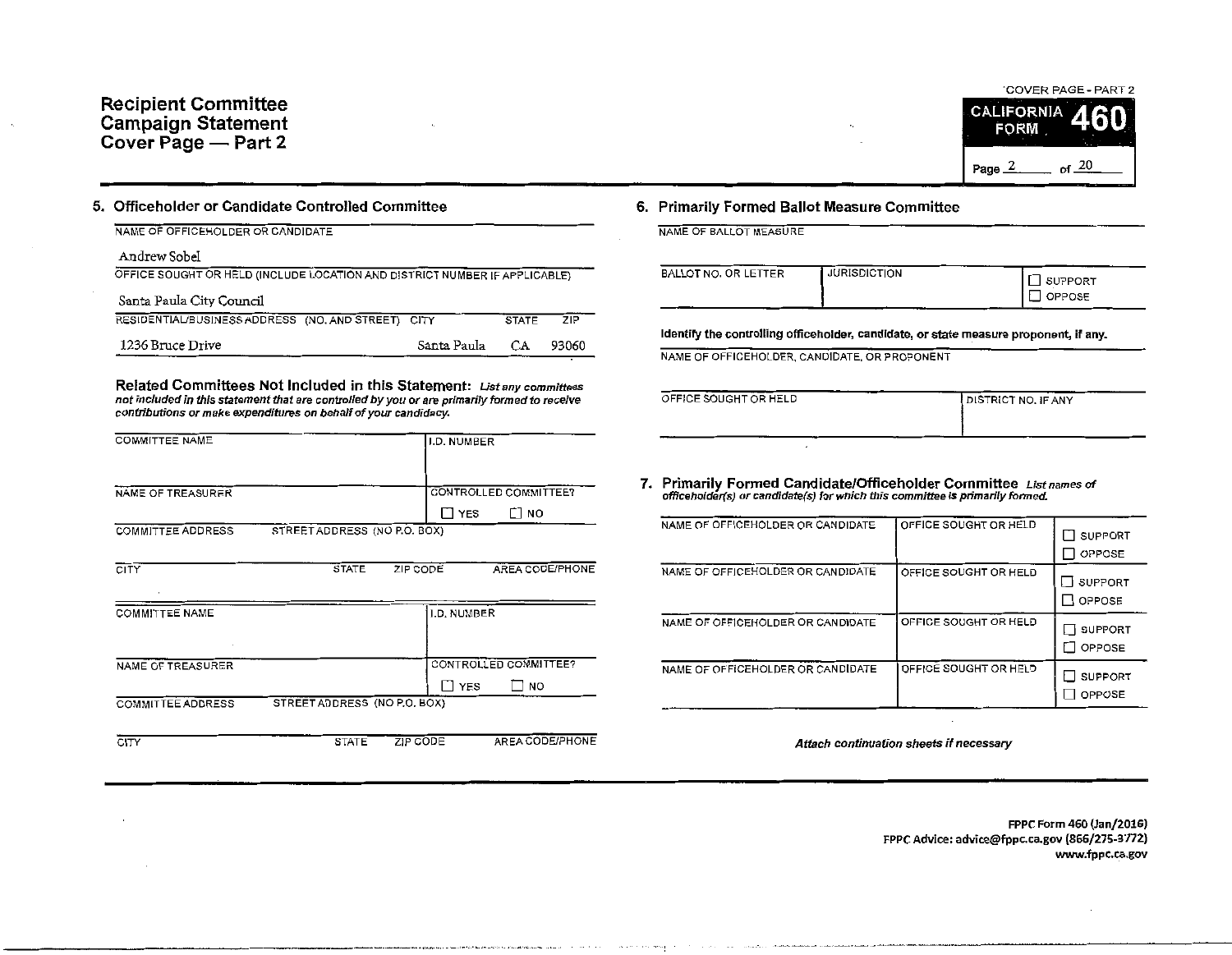

## 5. Officeholder or Candidate Controlled Committee

| NAME OF OFFICEHOLDER OR CANDIDATE                                          |             |              |       |
|----------------------------------------------------------------------------|-------------|--------------|-------|
| Andrew Sobel                                                               |             |              |       |
| OFFICE SOUGHT OR HELD (INCLUDE LOCATION AND DISTRICT NUMBER IF APPLICABLE) |             |              |       |
| Santa Paula City Council                                                   |             |              |       |
| RESIDENTIAL/BUSINESS ADDRESS (NO. AND STREET) CITY                         |             | <b>STATE</b> | ZIP   |
|                                                                            | Santa Paula | СA           | 93060 |

Related Committees Not Included in this Statement: List *any committees*  not included in this statement that are controlled by you or are primarily formed to receive contributions or make expenditures on behalf of your candidacy.

| <b>COMMITTEE NAME</b>    |                              |          | I.D. NUMBER        |                       |
|--------------------------|------------------------------|----------|--------------------|-----------------------|
|                          |                              |          |                    |                       |
| NAME OF TREASURER        |                              |          |                    | CONTROLLED COMMITTEE? |
|                          |                              |          | ן YES              | <b>NO</b>             |
| <b>COMMITTEE ADDRESS</b> | STREET ADDRESS (NO P.O. BOX) |          |                    |                       |
|                          |                              |          |                    |                       |
| CITY                     | <b>STATE</b>                 | ZIP CODE |                    | AREA CODE/PHONE       |
|                          |                              |          |                    |                       |
| <b>COMMITTEE NAME</b>    |                              |          | <b>I.D. NUMBER</b> |                       |
|                          |                              |          |                    |                       |
| NAME OF TREASURER        |                              |          |                    | CONTROLLED COMMITTEE? |
|                          |                              |          | $\square$ YES      | $\Box$ No             |
| <b>COMMITTEE ADDRESS</b> | STREET ADDRESS (NO P.O. BOX) |          |                    |                       |
|                          |                              |          |                    |                       |
| CITY                     | <b>STATE</b>                 | ZIP CODE |                    | AREA CODE/PHONE       |

### 6. Primarily Formed Ballot Measure Committee

NAME OF BALLOT MEASURE

| BALLOT NO. OR LETTER | <b>JURISDICTION</b> | <b>SUPPORT</b><br>OPPOSE |
|----------------------|---------------------|--------------------------|
|                      |                     |                          |

Identify the controlling officeholder, candidate, or state measure proponent, if any.

NAME OF OFFICEHOLDER, CANDIDATE, OR PROPONENT

| OFFICE SOUGHT OR HELD | DISTRICT NO, IF ANY |
|-----------------------|---------------------|
|                       |                     |

7. Primarily Formed Candidate/Officeholder Committee Ust names of offlcehofder(s) or candidate(s) for which this committee is primarily formed.

| NAME OF OFFICEHOLDER OR CANDIDATE | OFFICE SOUGHT OR HELD | <b>SUPPORT</b><br>OPPOSE<br>- 1 |
|-----------------------------------|-----------------------|---------------------------------|
| NAME OF OFFICEHOLDER OR CANDIDATE | OFFICE SOUGHT OR HELD | <b>SUPPORT</b><br><b>OPPOSE</b> |
| NAME OF OFFICEHOLDER OR CANDIDATE | OFFICE SOUGHT OR HELD | SUPPORT<br>OPPOSE               |
| NAME OF OFFICEHOLDER OR CANDIDATE | OFFICE SOUGHT OR HELD | SUPPORT<br>OPPOSE               |

Attach continuation sheets if necessary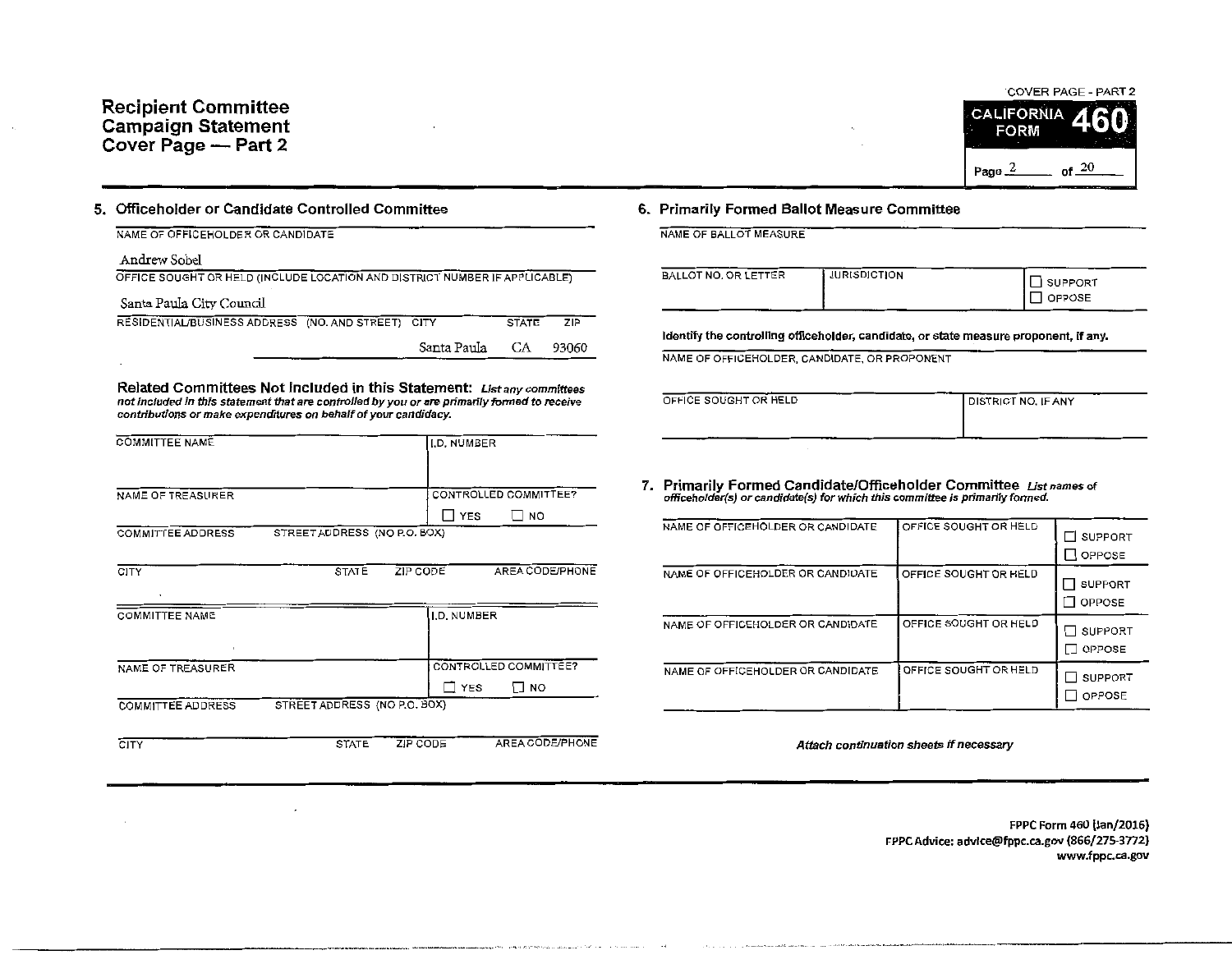| <b>Campaign Disclosure Statement</b><br><b>Summary Page</b>                                                                                                                                                                                                                                                                                       | Amounts may be rounded<br>to whole dollars.<br>from $1/1/2020$                                                         |                                                                                                                                                                                                                                                                                                                                                                                             |                   | Statement covers period                                                                                | <b>SUMMARY PAGE</b><br>CALIFORNIA 4<br><b>FORM</b>                                                                                                                                                                                                                                                                                                                                                                                                                       |
|---------------------------------------------------------------------------------------------------------------------------------------------------------------------------------------------------------------------------------------------------------------------------------------------------------------------------------------------------|------------------------------------------------------------------------------------------------------------------------|---------------------------------------------------------------------------------------------------------------------------------------------------------------------------------------------------------------------------------------------------------------------------------------------------------------------------------------------------------------------------------------------|-------------------|--------------------------------------------------------------------------------------------------------|--------------------------------------------------------------------------------------------------------------------------------------------------------------------------------------------------------------------------------------------------------------------------------------------------------------------------------------------------------------------------------------------------------------------------------------------------------------------------|
| SEE INSTRUCTIONS ON REVERSE<br>NAME OF FILER<br>Andrew Sobel                                                                                                                                                                                                                                                                                      |                                                                                                                        |                                                                                                                                                                                                                                                                                                                                                                                             | through 9/19/2020 |                                                                                                        | of $-30$<br>Page $3$<br><b>I.D. NUMBER</b><br>1431139                                                                                                                                                                                                                                                                                                                                                                                                                    |
| <b>Contributions Received</b>                                                                                                                                                                                                                                                                                                                     | Column A<br>TOTAL THIS PERIOD<br>(FROM ATTACHED SCHEDULES)<br>4,149.00<br>S.<br>4,149.00<br>£.<br>\$150.00<br>4,299.00 | Column B<br>CALENDAR YEAR<br>TOTAL TO DATE<br>4,149.00<br>4,149.00<br>\$150.00<br>4,299.00                                                                                                                                                                                                                                                                                                  |                   | <b>General Elections</b><br>20. Contributions<br>Received<br>21. Expenditures<br>Made<br>$\mathbf 5$ . | <b>Calendar Year Summary for Candidates</b><br>Running in Both the State Primary and<br>1/1 through 6/30<br>7/1 to Date<br>$\mathbf{s}$<br>$\overline{\text{S}}$ . The set of $\overline{\text{S}}$ . The set of $\overline{\text{S}}$ , and the set of $\overline{\text{S}}$ , and the set of $\overline{\text{S}}$ , and the set of $\overline{\text{S}}$ , and the set of $\overline{\text{S}}$ , and the set of $\overline{\text{S}}$ , and the set of $\overline{\$ |
| <b>Expenditures Made</b>                                                                                                                                                                                                                                                                                                                          | 927.91<br>S<br>0.00<br>927.91<br>\$<br>0.00<br>0.00<br>927.91<br>$\mathbf{s}$                                          | 927.91<br>0.00<br>$$^{927.91}$<br>0.00<br>0.00<br>927.91                                                                                                                                                                                                                                                                                                                                    |                   | <b>Expenditure Limit Summary for State</b><br>Candidates<br>Date of Election<br>(mm/dd/yy)             | 22. Cumulative Expenditures Made*<br>(If Subject to Voluntary Expenditure Limit)<br>Total to Date                                                                                                                                                                                                                                                                                                                                                                        |
| <b>Current Cash Statement</b><br>12. Beginning Cash Balance  Previous Summary Page, Line 16<br>16. ENDING CASH BALANCE Add Lines 12 + 13 + 14, then subtract Line 15<br>If this is a termination statement, Line 16 must be zero.<br><b>Cash Equivalents and Outstanding Debts</b><br>19. Outstanding Debts Add Line 2 + Line 9 in Column B above | 0.00<br>- \$<br>4,149,00<br>0.00<br>1,006.23<br>3,142.77<br>\$.<br>0.00<br>0.00<br>0.00                                | To calculate Column B,<br>add amounts in Column<br>A to the corresponding<br>amounts from Column B<br>of your last report. Some<br>amounts in Column A may<br>be negative figures that<br>should be subtracted from<br>previous period amounts. If<br>this is the first report being<br>filed for this calendar year,<br>only carry over the amounts<br>from Lines 2, 7, and 9 (if<br>апу). |                   | reported in Column B.                                                                                  | \$.<br>*Amounts in this section may be different from amounts<br>FPPC Form 460 (Jan/2016))                                                                                                                                                                                                                                                                                                                                                                               |
|                                                                                                                                                                                                                                                                                                                                                   |                                                                                                                        |                                                                                                                                                                                                                                                                                                                                                                                             |                   |                                                                                                        | FPPC Advice: advice@fppc.ca.gov (866/275-3772)                                                                                                                                                                                                                                                                                                                                                                                                                           |

 $\cdot$ 

 $\sim$ 

www.fppc.ca.gov

 $\label{eq:2.1} \frac{1}{\sqrt{2\pi}}\int_{0}^{\infty} \frac{1}{\sqrt{2\pi}}\left(\frac{1}{\sqrt{2\pi}}\right)^{2} \frac{1}{\sqrt{2\pi}}\int_{0}^{\infty} \frac{1}{\sqrt{2\pi}}\left(\frac{1}{\sqrt{2\pi}}\right)^{2} \frac{1}{\sqrt{2\pi}}\int_{0}^{\infty} \frac{1}{\sqrt{2\pi}}\frac{1}{\sqrt{2\pi}}\frac{1}{\sqrt{2\pi}}\frac{1}{\sqrt{2\pi}}\frac{1}{\sqrt{2\pi}}\frac{1}{\sqrt{2\pi}}\frac{1}{\sqrt{2$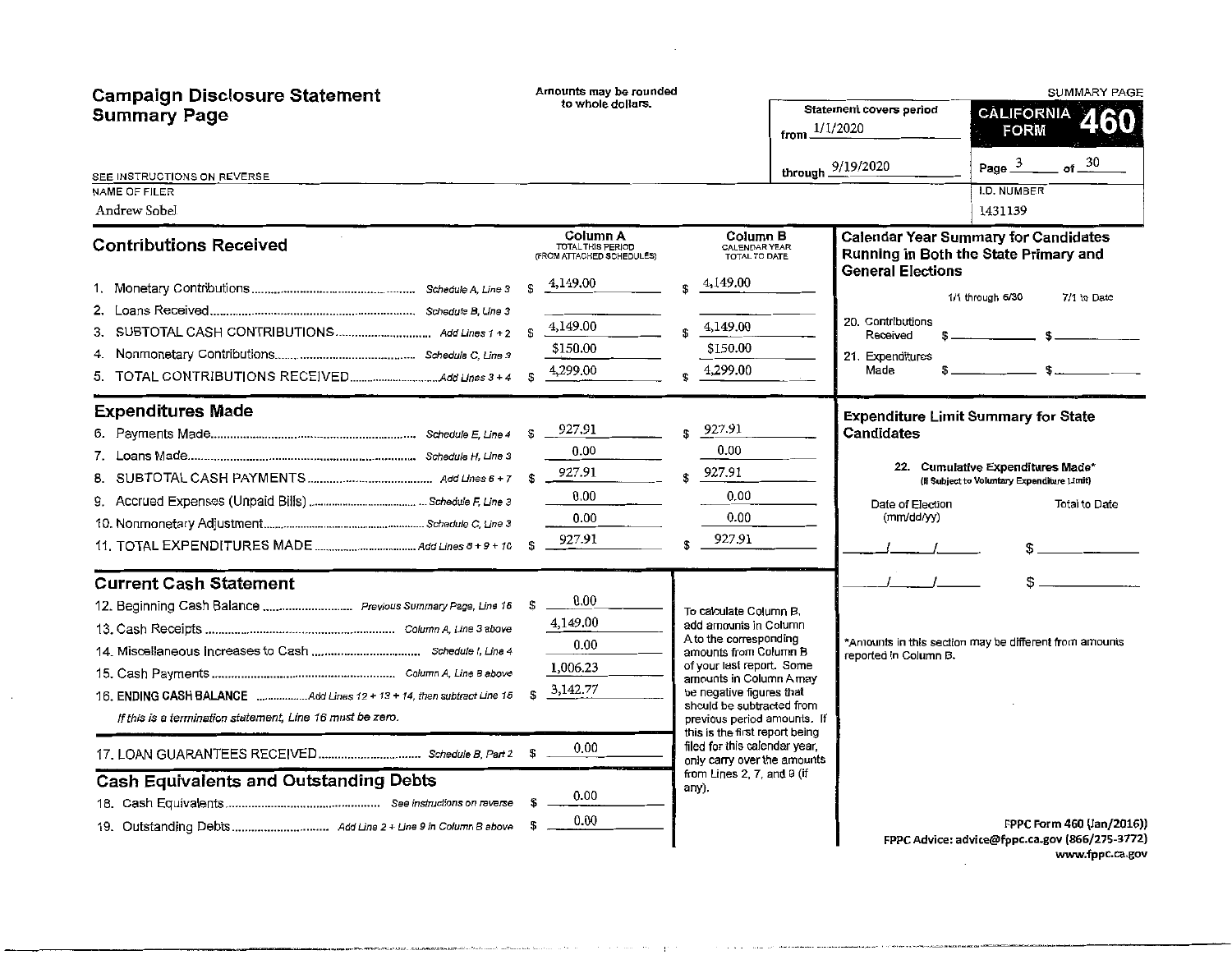| Schedule A      |                                                                                                                                                   |                                                 | Amounts may be rounded                             |                         |                           |                       | <b>SCHEDULE A</b>                                                           |
|-----------------|---------------------------------------------------------------------------------------------------------------------------------------------------|-------------------------------------------------|----------------------------------------------------|-------------------------|---------------------------|-----------------------|-----------------------------------------------------------------------------|
|                 | <b>Monetary Contributions Received</b>                                                                                                            |                                                 | to whole dollars.                                  | Statement covers period |                           |                       | CALIFORNIA 460                                                              |
|                 |                                                                                                                                                   |                                                 |                                                    | from $1/1/2020$         |                           |                       | <b>FORM</b>                                                                 |
|                 | SEE INSTRUCTIONS ON REVERSE                                                                                                                       |                                                 |                                                    | through 9/19/2020       |                           | Page $4$              | $ot$ 20                                                                     |
| NAME OF FILER   |                                                                                                                                                   |                                                 |                                                    |                         |                           | I.D. NUMBER           |                                                                             |
| Andrew Sobel    |                                                                                                                                                   |                                                 |                                                    |                         |                           | 1431139               |                                                                             |
|                 | FULL NAME, STREET ADDRESS AND ZIP CODE OF                                                                                                         |                                                 | IF AN INDIVIDUAL, ENTER                            | <b>AMOUNT</b>           | <b>CUMULATIVE TO DATE</b> |                       | PER ELECTION                                                                |
| DATE            | CONTRIBUTOR                                                                                                                                       | CONTRIBUTOR<br>CODE $*$                         | OCCUPATION AND EMPLOYER                            | RECEIVED THIS           | CALENDAR YEAR             |                       | TO DATE                                                                     |
| <b>RECEIVED</b> | (IF COMMITTEE, ALSO ENTER I.D. NUMBER)                                                                                                            |                                                 | (IF SELF-EMPLOYED, ENTER NAME                      | PERIOD                  | (JAN. 1 - DEC. 31)        |                       | (IF REQUIRED)                                                               |
| 7/29/2020       | Stan Lawhead                                                                                                                                      | MIND⊡<br>$\Box$ COM                             | None                                               | \$100                   | \$100                     |                       |                                                                             |
|                 | Carson City, NV 89/01-6560                                                                                                                        | $\square$ OTH<br>$\square$ PTY<br>$\square$ scc |                                                    |                         |                           |                       |                                                                             |
| 8/17/2020       | Rose Chacon                                                                                                                                       | <b>VIND</b><br>$\Box$ COM<br>$\Box$ OTH         | None                                               | \$100                   | \$100                     |                       |                                                                             |
|                 | Santa Paula, CA 93060                                                                                                                             | $\Box$ PTY<br>$\square$ scc                     |                                                    |                         |                           |                       |                                                                             |
| 8/17/2020       | Constance Leshin                                                                                                                                  | <b>MIND</b><br>□сом<br>□отн                     | None                                               | \$100                   | \$100                     |                       |                                                                             |
|                 | Santa Paula, CA 93060                                                                                                                             | $\Box$ PTY<br>$\square$ scc                     |                                                    |                         |                           |                       |                                                                             |
| 8/22/2020       | Steve Lazenby                                                                                                                                     | <b>MIND</b><br>$\Box$ COM<br>□отн               | Regional Account Manager<br>Interstate Restoration | \$100                   | \$100                     |                       |                                                                             |
|                 | Santa Paula, CA 93060                                                                                                                             | $\square$ PTY<br>$\square$ scc                  |                                                    |                         |                           |                       |                                                                             |
| 8/23/2020       | Richard Laird                                                                                                                                     | Z IND<br>$\Box$ COM<br>$\Box$ OTH               | Self-employed<br>Tackle Box Outfitters             | \$200                   | \$200                     |                       |                                                                             |
|                 | San Antonio, 1 x 78216                                                                                                                            | $\square$ PTY<br>$\square$ scc                  |                                                    |                         |                           |                       |                                                                             |
|                 |                                                                                                                                                   |                                                 | SUBTOTAL \$ 600                                    |                         |                           |                       |                                                                             |
|                 | <b>Schedule A Summary</b>                                                                                                                         |                                                 |                                                    |                         |                           | *Contributor Codes    |                                                                             |
|                 | 1. Amount received this period - itemized monetary contributions.                                                                                 |                                                 |                                                    |                         |                           | IND - Individual      | COM -- Recipient Committee<br>(other than PTY or SCC)                       |
|                 | 2. Amount received this period – unitemized monetary contributions of less than \$100 \$ 399                                                      |                                                 |                                                    |                         |                           | PTY - Political Party | OTH - Other (e.g., business entity)<br>SCC - Small Contributor Committee    |
|                 | 3. Total monetary contributions received this period.<br>(Add Lines 1 and 2. Enter here and on the Summary Page, Column A, Line 1.)TOTAL $$4,149$ |                                                 |                                                    |                         |                           |                       | FPPC Form 460 (Jan/2016))<br>FPPC Advice: advice@fppc.ca.gov (866/275-3772) |
|                 |                                                                                                                                                   |                                                 |                                                    |                         |                           |                       | www.fppc.ca.gov                                                             |

فستحقظ والمتعاد والتنابين والمستحدث والمراجع والمراجل الشرير والترابي والمنادي

 $\mathcal{N}$ 

 $\cdot$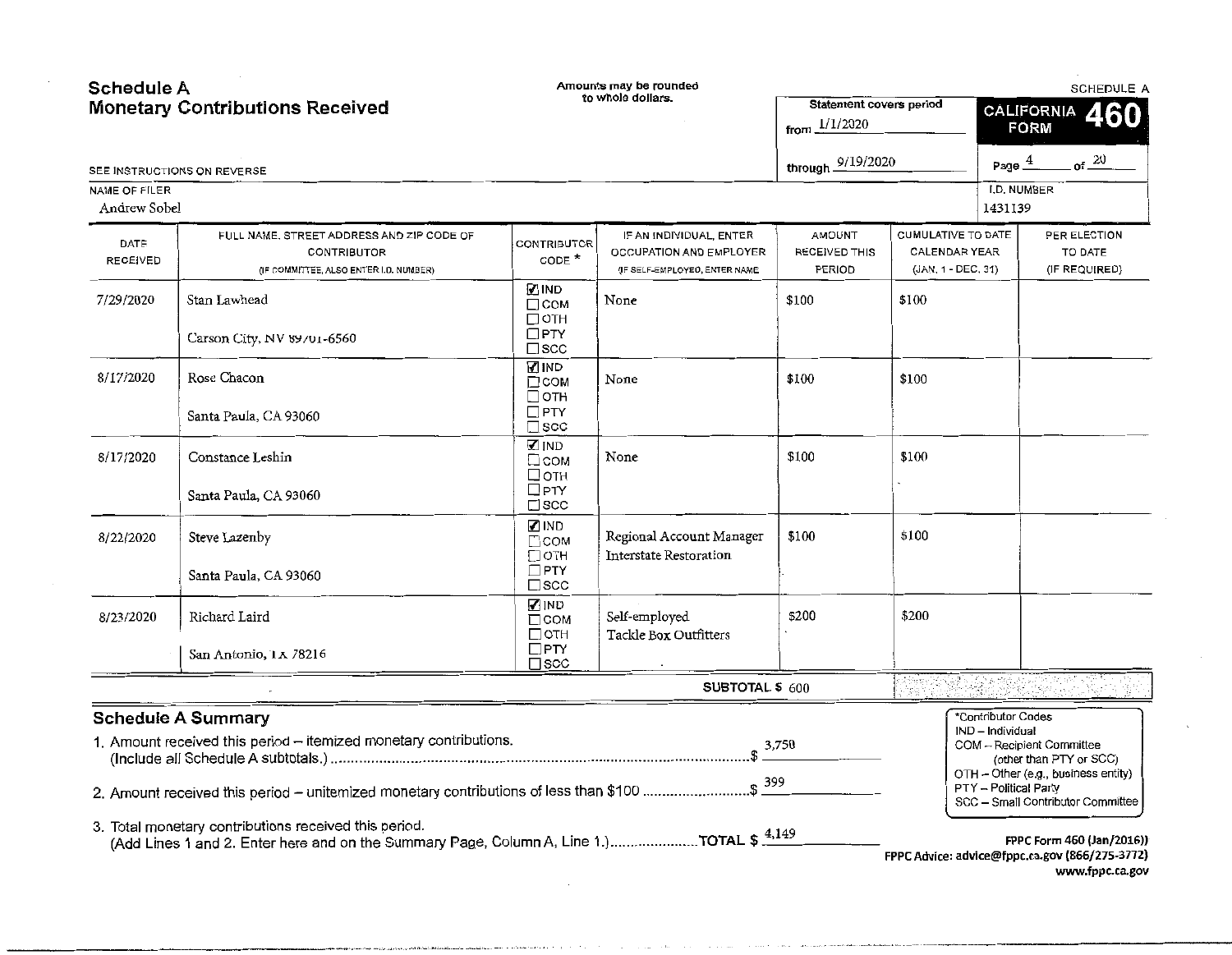|                               | <b>Schedule A (Continuation Sheet)</b><br><b>Monetary Contributions Received</b>                   | Amounts may be rounded<br>to whole dollars.             |                                                                                      | <b>Statement covers period</b>                  | SCHEDULE A (CONT.)                                               |                        |                                                 |
|-------------------------------|----------------------------------------------------------------------------------------------------|---------------------------------------------------------|--------------------------------------------------------------------------------------|-------------------------------------------------|------------------------------------------------------------------|------------------------|-------------------------------------------------|
|                               |                                                                                                    |                                                         |                                                                                      | from $1/1/2020$                                 |                                                                  |                        | CALIFORNIA 460<br><b>FORM</b>                   |
|                               |                                                                                                    |                                                         |                                                                                      | through 9/19/2020                               |                                                                  | Page $\frac{5}{2}$     | $of -\frac{20}{5}$                              |
| NAME OF FILER<br>Andrew Sobel |                                                                                                    |                                                         |                                                                                      |                                                 |                                                                  | I.D. NUMBER<br>1431139 |                                                 |
| DATE<br><b>RECEIVED</b>       | FULL NAME, STREET ADDRESS AND ZIP CODE OF<br>CONTRIBUTOR<br>(IF COMMITTEE, ALSO ENTER I.D. NUMBER) | <b>CONTRIBUTOR</b><br>CODE                              | IF AN INDIVIDUAL, ENTER<br>OCCUPATION AND EMPLOYER<br>(IF SELF-EMPLOYED, ENTER NAME) | <b>AMOUNT</b><br>RECEIVED THIS<br><b>PERIOD</b> | CUMULATIVE TO DATE<br><b>CALENDAR YEAR</b><br>(JAN. 1 - DEC. 31) |                        | PER ELECTION<br><b>TO DATE</b><br>(IF REQUIRED) |
| 8/25/2020                     | Carlos Juarez                                                                                      | <b>⊘</b> IND<br>$\Box$ COM<br>Потн<br>$\Box$ PTY        | None                                                                                 | \$100                                           | \$100                                                            |                        |                                                 |
|                               | Santa Paula, CA 93060                                                                              | $\square$ scc<br>$\mathbb Z$ IND                        |                                                                                      |                                                 |                                                                  |                        |                                                 |
| 8/25/2020                     | Martha Brown<br>Santa Paula, CA 93060                                                              | $\Box$ COM<br>$\Box$ OTH<br>$\Box$ PTY<br>$\square$ scc | Police Cadet P/T<br>City of Santa Paula                                              | \$100                                           | \$100                                                            |                        |                                                 |
| 8/25/2020                     | Rosemarie Reynolds                                                                                 | $\sqrt{ }$ IND<br>□сом<br>$\Box$ OTH                    | None                                                                                 | \$100                                           | \$100                                                            |                        |                                                 |
|                               | Santa Paula, CA 93060                                                                              | $\Box$ PTY<br>$\square$ scc                             |                                                                                      |                                                 |                                                                  |                        |                                                 |
| 8/25/2020                     | Suzanne Sobel                                                                                      | <b>ZIND</b><br>$\Box$ COM<br>$\Box$ OTH                 | None                                                                                 | \$500                                           | \$500                                                            |                        |                                                 |
|                               | Chula Vista, CA 91910                                                                              | $\Box$ PTY<br>$\square$ scc                             |                                                                                      |                                                 |                                                                  |                        |                                                 |
| 8/26/2020                     | Victoria Keeler                                                                                    | $\Box$ IND<br>$\Box$ COM<br>□отн                        | Regional Property<br>Supervisor                                                      | \$100                                           | \$100                                                            |                        |                                                 |
|                               | San Antonio, TX 78248                                                                              | $\Box$ PTY<br>∃scc                                      | Churchill Forge Properties                                                           |                                                 |                                                                  |                        |                                                 |
|                               |                                                                                                    |                                                         | SUBTOTAL \$900                                                                       |                                                 |                                                                  |                        |                                                 |

\*Contributor Codes IND – Individual COM - Recipient Committee (other than PTY or SCC} OTH - Other (e.g., business entity) PTY - Political Party SCC - Small Contributor Committee

---------------------------------·-·-·-----·-

 $\overline{\phantom{a}}$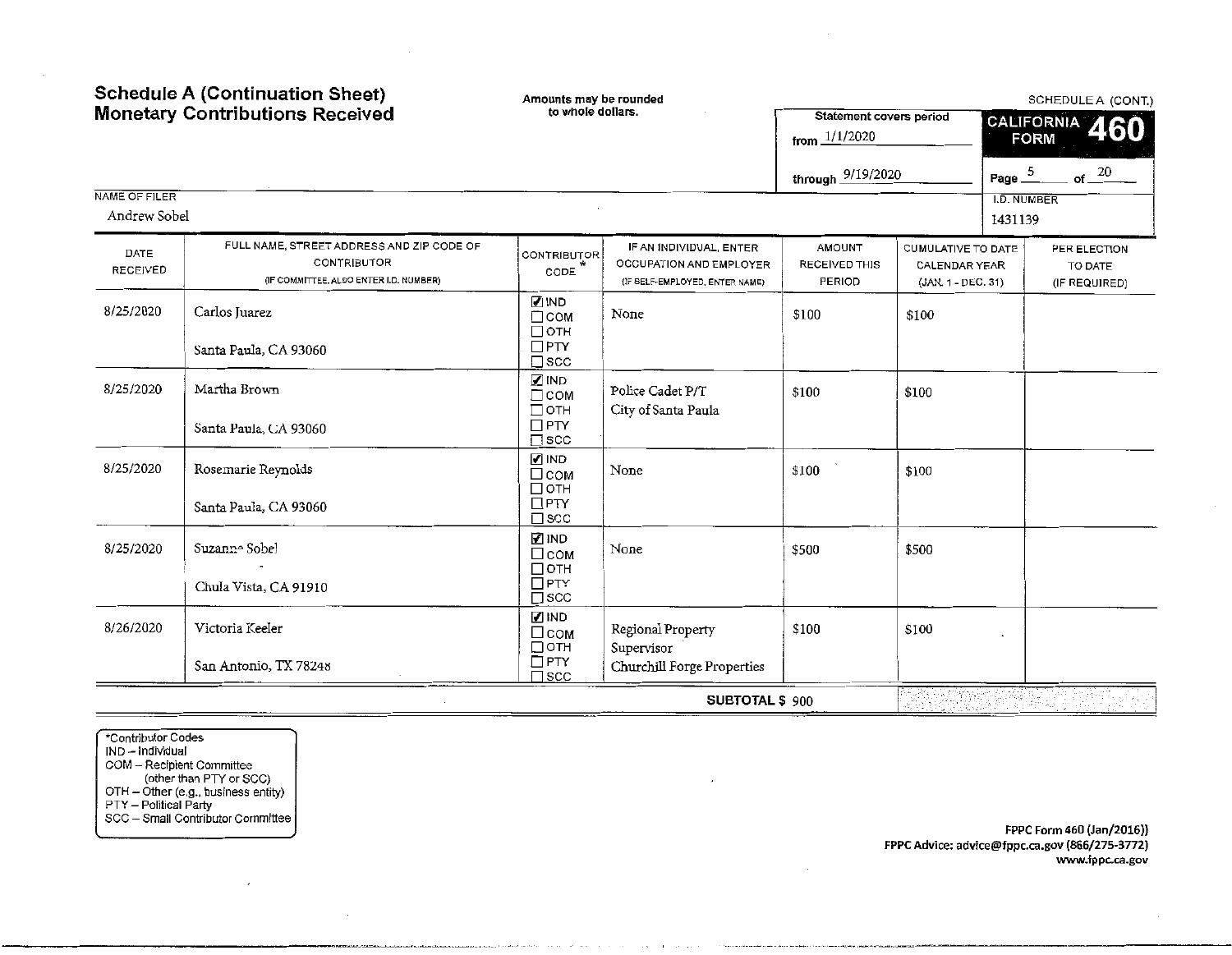| <b>Schedule A (Continuation Sheet)</b><br><b>Monetary Contributions Received</b> |                                                                                                          | Amounts may be rounded<br>to whole dollars.                            |                                                                                      | Statement covers period                  |                                                           | SCHEDULE A (CONT.)                       |  |  |
|----------------------------------------------------------------------------------|----------------------------------------------------------------------------------------------------------|------------------------------------------------------------------------|--------------------------------------------------------------------------------------|------------------------------------------|-----------------------------------------------------------|------------------------------------------|--|--|
|                                                                                  |                                                                                                          |                                                                        |                                                                                      | from $1/1/2020$                          |                                                           | CALIFORNIA 460<br><b>FORM</b>            |  |  |
|                                                                                  |                                                                                                          |                                                                        |                                                                                      | through 9/19/2020                        |                                                           | $of -20$<br>Page $6$                     |  |  |
| NAME OF FILER                                                                    |                                                                                                          |                                                                        |                                                                                      |                                          |                                                           | <b>I.D. NUMBER</b>                       |  |  |
| DATE<br><b>RECEIVED</b>                                                          | FULL NAME, STREET ADDRESS AND ZIP CODE OF<br><b>CONTRIBUTOR</b><br>(IF COMMITTEE, ALSO ENTER LD. NUMBER) | CONTRIBUTOR<br>$\texttt{CODE}$ <sup>*</sup>                            | IF AN INDIVIDUAL, ENTER<br>OCCUPATION AND EMPLOYER<br>(IF SELF-EMPLOYED, ENTER NAME) | <b>AMOUNT</b><br>RECEIVED THIS<br>PERIOD | CUMULATIVE TO DATE<br>CALENDAR YEAR<br>(JAN. 1 - DEC. 31) | PER ELECTION<br>TO DATE<br>(IF REQUIRED) |  |  |
| 8/26/2020                                                                        | Mary Ann Krause<br>Santa Paula, CA 93060                                                                 | <b>⊘</b> IND<br>$\Box$ COM<br>□отн<br>$\Box$ PTY                       | None                                                                                 | \$200                                    | \$200                                                     |                                          |  |  |
| 8/28/2020                                                                        | Trina Nagele                                                                                             | $\square$ scc<br><b>ZIND</b><br>$\Box$ COM<br>$\Box$ OTH<br>$\Box$ PTY | None                                                                                 | \$500                                    | \$500                                                     |                                          |  |  |
| 8/30/2020                                                                        | Santa Paula, CA 93060<br>Amy Sobel                                                                       | SCC<br><b>ZIND</b><br>$\square$ COM                                    | Professor                                                                            | \$100                                    | \$100                                                     |                                          |  |  |
|                                                                                  | Foster City, CA 94404                                                                                    | $\Box$ OTH<br>$\Box$ PTY<br>$\square$ scc                              | College of San Mateo                                                                 |                                          |                                                           |                                          |  |  |
| 9/7/2020                                                                         | Connie Tushla                                                                                            | <b>⊘IND</b><br>□сом<br>$\Box$ OTH<br>$\square$ PTY                     | None                                                                                 | \$100                                    | \$100                                                     |                                          |  |  |
| 9/8/2020                                                                         | Santa Paula, CA 93060<br>Ellen Brockaw                                                                   | $\square$ scc<br><b>√</b> IND<br>$\Box$ COM<br>□отн                    | Farmer<br>Brokaw Ranch Company                                                       | \$500                                    | \$500                                                     |                                          |  |  |
|                                                                                  | Santa Paula, CA 93060                                                                                    | $\Box$ PTY<br>$\square$ SCC                                            |                                                                                      |                                          |                                                           |                                          |  |  |
|                                                                                  |                                                                                                          |                                                                        | SUBTOTAL \$ 1,400                                                                    |                                          |                                                           |                                          |  |  |

.. ·--··------,.--

"'Contributor Codes IND - Individual COM - Recipient Committee (other than PTY or SCC) OTH - Other (e.g .. business entity) PTY - Political Party SCC - Small Contributor Committee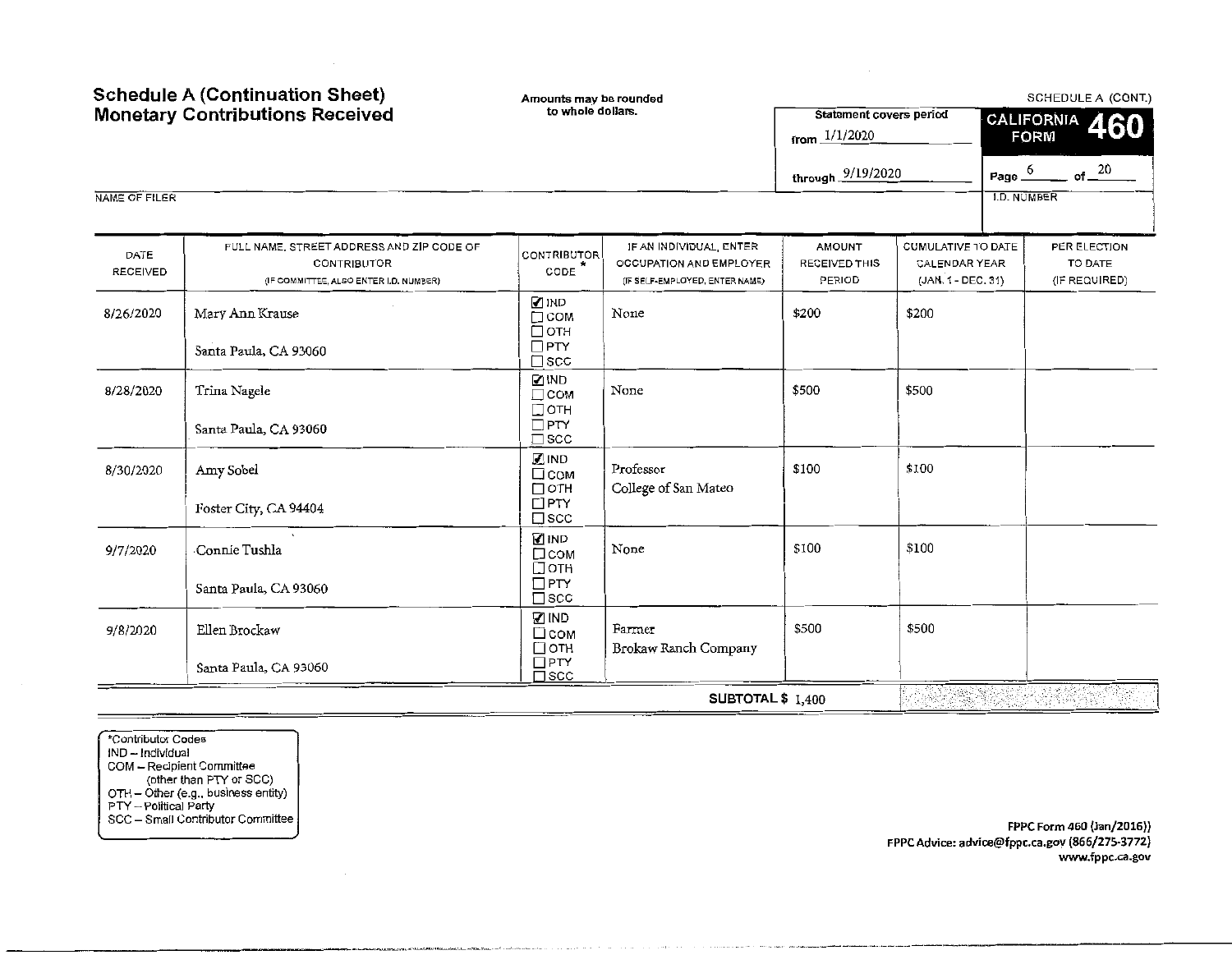| <b>Schedule A (Continuation Sheet)</b> |                                                                                                           | Amounts may be rounded                                |                                                                                      | SCHEDULE A (CONT.)                                |                                                                         |             |                                          |  |
|----------------------------------------|-----------------------------------------------------------------------------------------------------------|-------------------------------------------------------|--------------------------------------------------------------------------------------|---------------------------------------------------|-------------------------------------------------------------------------|-------------|------------------------------------------|--|
|                                        | <b>Monetary Contributions Received</b>                                                                    | to whole dollars.                                     |                                                                                      | <b>Statement covers period</b><br>from $1/1/2020$ |                                                                         |             | CALIFORNIA 460<br><b>FORM</b>            |  |
|                                        |                                                                                                           |                                                       |                                                                                      | through 9/19/2020                                 |                                                                         |             | Page $\frac{7}{20}$ of $\frac{20}{20}$   |  |
| NAME OF FILER                          |                                                                                                           |                                                       |                                                                                      |                                                   |                                                                         | I.D. NUMBER |                                          |  |
| DATE<br><b>RECEIVED</b>                | FULL NAME, STREET ADDRESS AND ZIP CODE OF<br><b>CONTRIBUTOR</b><br>(IF COMMITTEE, ALSO ENTER I.D. NUMBER) | CONTRIBUTOR<br>CODE                                   | IF AN INDIVIDUAL, ENTER<br>OCCUPATION AND EMPLOYER<br>(IF SELF-EMPLOYED, ENTER NAME) | AMQUNT<br>RECEIVED THIS<br>PERIOD                 | <b>CUMULATIVE TO DATE</b><br><b>CALENDAR YEAR</b><br>(JAN. 1 - DEC. 31) |             | PER ELECTION<br>TO DATE<br>(IF REQUIRED) |  |
| 9/9/2020                               | Santa Clara Valley Democratic Club<br>Fillmore, CA 95015                                                  | $\Box$ IND<br>$2$ COM<br>$\Box$ OTH<br>$\Box$ PTY     |                                                                                      | \$100                                             | \$100                                                                   |             |                                          |  |
| 9/9/2020                               | Lorenzo Moraza                                                                                            | $\square$ scc<br><b>MIND</b><br>$\Box$ COM<br>□отн    | None                                                                                 | \$200                                             | \$200                                                                   |             |                                          |  |
|                                        | Santa Paula, CA 93060                                                                                     | $\Box$ PTY<br>$\square$ scc<br>$\square$ IND          |                                                                                      |                                                   |                                                                         |             |                                          |  |
| 9/10/2020                              | Jones, Lester, Schuck, Becker, & Dahesa, LLP<br>Santa Paula, CA 93060                                     | □сом<br><b>ZOTH</b><br>$\Box$ PTY<br>$\square$ scc    |                                                                                      | \$100                                             | \$100                                                                   |             |                                          |  |
| 9/12/2020                              | Victor and Laura Espinosa                                                                                 | <b>⊘</b> IND<br>□сом<br>□отн                          | None                                                                                 | \$100                                             | \$100                                                                   |             |                                          |  |
|                                        | Santa Paula, CA 93060                                                                                     | $\Box$ PTY<br>$\square$ scc                           |                                                                                      |                                                   |                                                                         |             |                                          |  |
| 9/13/2020                              | Daniel Sandoval                                                                                           | <b>⊘IND</b><br>$\Box$ COM<br>$\Box$ OTH<br>$\Box$ PTY | Instructor<br>CSUCI/CLU                                                              | \$100                                             | \$100                                                                   |             |                                          |  |
|                                        | Santa Paula, CA 93060                                                                                     | $]$ scc                                               | <b>SUBTOTAL \$</b>                                                                   |                                                   |                                                                         |             |                                          |  |

"'Contributor Codes IND – Individual COM - Recipient Committee (other than PTY or SCC) OTH - Other (e.g., business entity) PTY - Political Party SCC - Small Contributor Committee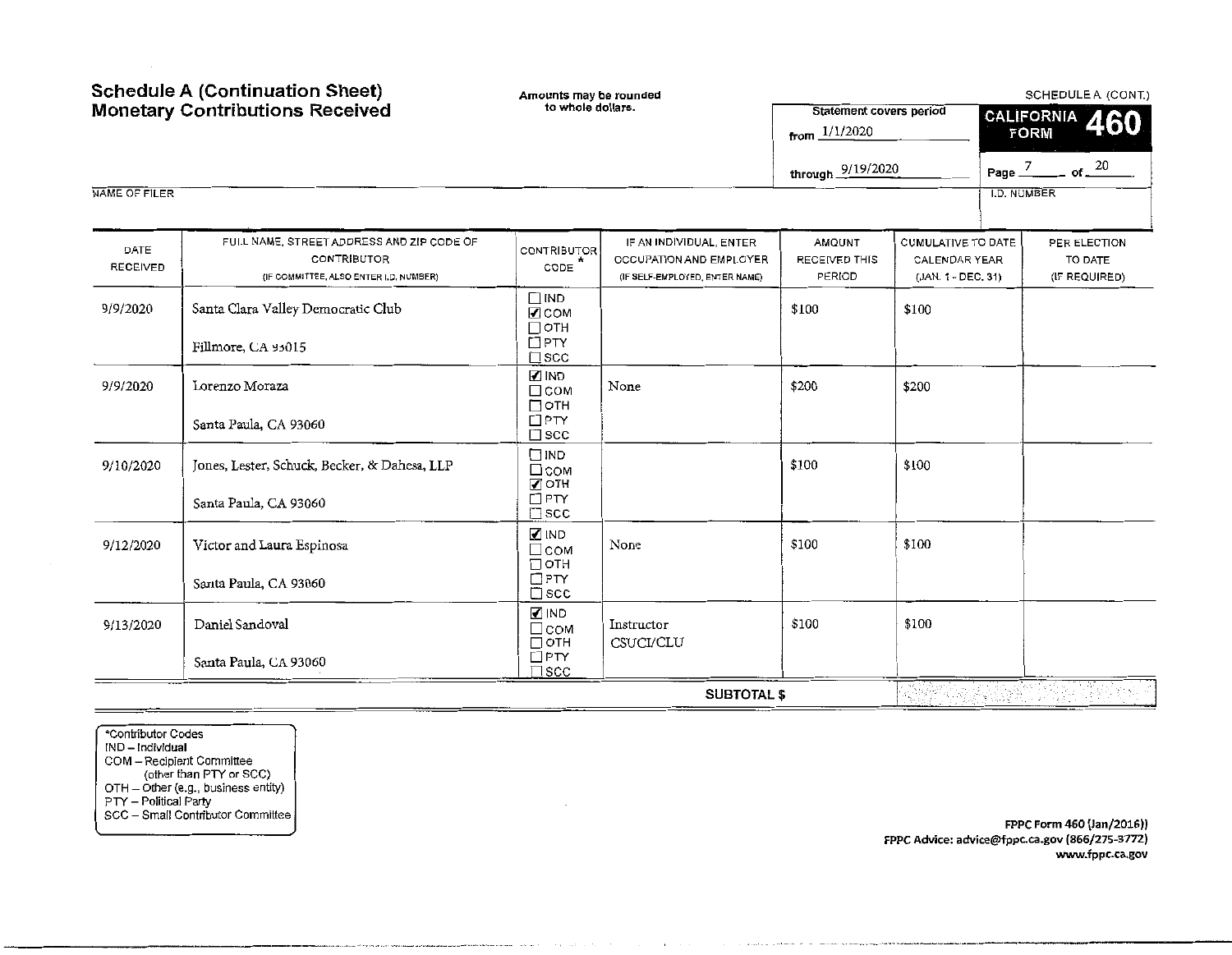|                         | <b>Schedule A (Continuation Sheet)</b><br><b>Monetary Contributions Received</b>                          | Amounts may be rounded<br>to whole dollars.                                   |                                                                                      | <b>Statement covers period</b><br>from $1/1/2020$ |                                                           |                    | SCHEDULE A (CONT.)<br>CALIFORNIA<br>460<br><b>FORM</b> |  |  |
|-------------------------|-----------------------------------------------------------------------------------------------------------|-------------------------------------------------------------------------------|--------------------------------------------------------------------------------------|---------------------------------------------------|-----------------------------------------------------------|--------------------|--------------------------------------------------------|--|--|
|                         |                                                                                                           |                                                                               |                                                                                      | through 9/19/2020                                 |                                                           | Page $3$           | of $20$                                                |  |  |
| NAME OF FILER           |                                                                                                           |                                                                               |                                                                                      |                                                   |                                                           | <b>I.D. NUMBER</b> |                                                        |  |  |
| DATE<br><b>RECEIVED</b> | FULL NAME, STREET ADDRESS AND ZIP CODE OF<br><b>CONTRIBUTOR</b><br>(IF COMMITTEE, ALSO ENTER I.D. NUMBER) | <b>CONTRIBUTOR</b><br>CODE                                                    | IF AN INDIVIDUAL, ENTER<br>OCCUPATION AND EMPLOYER<br>(IF SELF-EMPLOYED, ENTER NAME) | <b>AMOUNT</b><br><b>RECEIVED THIS</b><br>PERIOD   | CUMULATIVE TO DATE<br>CALENDAR YEAR<br>(JAN. 1 - DEC. 31) |                    | PER ELECTION<br>TO DATE<br>(IF REQUIRED)               |  |  |
| 9/13/2020               | Danna Lomax<br>Ventura, CA 93003                                                                          | $\n  IND\n$<br>$\Box$ COM<br>$\Box$ OTH<br>$\Box$ PTY<br>$\square$ scc        | Teacher<br>Ventura Unified School<br>District                                        | \$100                                             | \$100                                                     |                    |                                                        |  |  |
| 9/13/2020               | Richard Rudman<br>Santa Paula, CA 93060                                                                   | $\blacksquare$ IND<br>$\Box$ COM<br>$\Box$ OTH<br>$\Box$ PTY<br>$\square$ scc | Self-employed<br>Remote Possibilities                                                | \$150                                             | \$150                                                     |                    |                                                        |  |  |
|                         |                                                                                                           | $\Box$ IND<br>$\Box$ COM<br>□отн<br>$\Box$ PTY<br>$\square$ scc               |                                                                                      |                                                   |                                                           |                    |                                                        |  |  |
|                         |                                                                                                           | $\Box$ IND<br>□сом<br>□отн<br>$\Box$ PTY<br>$\square$ scc                     |                                                                                      |                                                   |                                                           |                    |                                                        |  |  |
|                         |                                                                                                           | $\Box$ IND<br>□сом<br>□ОТН<br>$\Box$ PTY<br>$\square$ scc                     |                                                                                      |                                                   |                                                           |                    |                                                        |  |  |
|                         |                                                                                                           |                                                                               | <b>SUBTOTAL \$</b>                                                                   |                                                   | 经编译性                                                      |                    |                                                        |  |  |

 $\sim$ 

 $\sim 100$ 

 $\sim$ 

\*Contributor Codes JND- lndiVidual COM - Recipient Committee (other than PTY or SCC) OTH - Other (e.g., business entity) PTY - Political Party SCC - Small Contributor Committee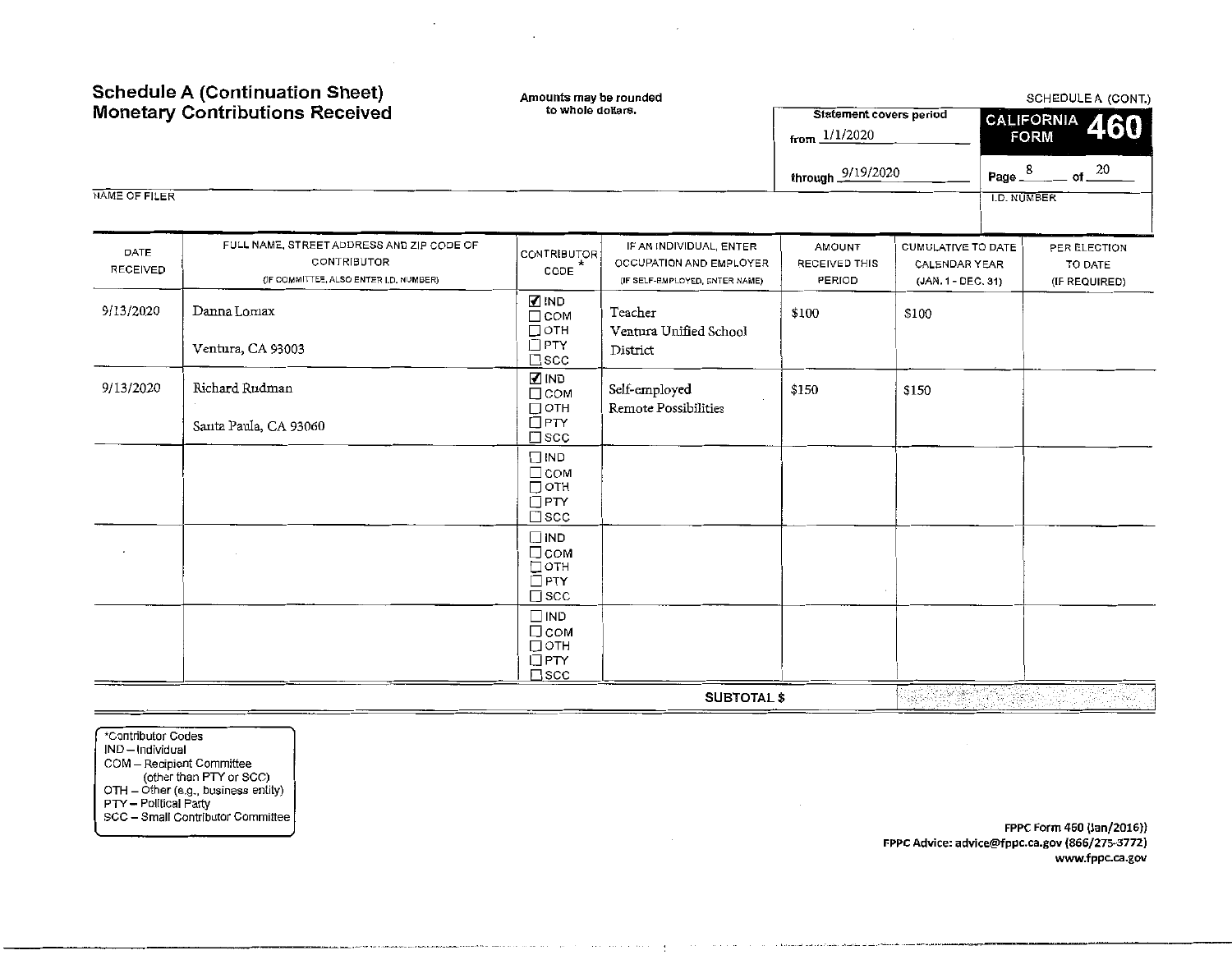|                                                                                                                                            |                                                                                                     | Amounts may be rounded                                           |                                                 |                                                   |                                                                                  |                                       |                                                                  | SCHEDULE B - PART 1                                  |
|--------------------------------------------------------------------------------------------------------------------------------------------|-----------------------------------------------------------------------------------------------------|------------------------------------------------------------------|-------------------------------------------------|---------------------------------------------------|----------------------------------------------------------------------------------|---------------------------------------|------------------------------------------------------------------|------------------------------------------------------|
| Schedule B - Part 1                                                                                                                        |                                                                                                     | to whole dollars.                                                |                                                 |                                                   | Statement covers period                                                          |                                       | <b>CALIFORNIA</b>                                                |                                                      |
| <b>Loans Received</b>                                                                                                                      |                                                                                                     |                                                                  |                                                 |                                                   | from $1/1/2020$                                                                  |                                       | <b>FORM</b>                                                      |                                                      |
| SEE INSTRUCTIONS ON REVERSE                                                                                                                |                                                                                                     |                                                                  |                                                 |                                                   | through 9/19/2020                                                                |                                       | Page 9                                                           | of 20                                                |
| <b>NAME OF FILER</b>                                                                                                                       |                                                                                                     |                                                                  |                                                 |                                                   |                                                                                  |                                       | I.D. NUMBER                                                      |                                                      |
| Andrew Sobel                                                                                                                               |                                                                                                     |                                                                  |                                                 |                                                   |                                                                                  |                                       | 1431139                                                          |                                                      |
| FULL NAME, STREET ADDRESS AND ZIP CODE<br>OF LENDER<br>(IF COMMITTEE, ALSO ENTER I.D. NUMBER)                                              | IF AN INDIVIDUAL, ENTER<br>OCCUPATION AND EMPLOYER<br>(IF SELF-EMPLOYED, ENTER<br>NAME OF BUSINESS) | [a]<br>OUTSTANDING<br>BALANCE<br><b>BEGINNING THIS</b><br>PERIOD | (D)<br>AMOUNT<br><b>RECEIVED THIS</b><br>PERIOD | (c)<br>AMOUNT PAID<br>OR FORGIVEN<br>THIS PERIOD: | (d)<br><b>OUTSTANDING</b><br><b>BALANCE AT</b><br><b>CLOSE OF THIS</b><br>PERIOD | e)<br>INTEREST<br>PAID THIS<br>PERIOD | ORIGINAL<br>AMOUNT OF<br>LOAN                                    | (g)<br><b>CUMULATIVE</b><br>CONTRIBUTIONS<br>TO DATE |
|                                                                                                                                            |                                                                                                     |                                                                  |                                                 | $\Box$ PAID<br>$s =$                              |                                                                                  |                                       |                                                                  | CALENDAR YEAR<br>$\mathbf{s}$                        |
|                                                                                                                                            |                                                                                                     |                                                                  |                                                 | FORGIVEN                                          |                                                                                  | <b>RATE</b>                           |                                                                  | PER ELECTION"                                        |
| $\mathsf{I}_{\square}$ ind<br>$\Box$ COM $\Box$ OTH $\Box$ PTY $\Box$ SCC                                                                  |                                                                                                     |                                                                  |                                                 |                                                   | DATE DUE                                                                         |                                       | DATE INCURRED                                                    |                                                      |
|                                                                                                                                            |                                                                                                     |                                                                  |                                                 | $\Box$ PAID                                       |                                                                                  |                                       |                                                                  | <b>CALENDAR YEAR</b>                                 |
|                                                                                                                                            |                                                                                                     |                                                                  |                                                 | \$_                                               |                                                                                  | RATE                                  |                                                                  |                                                      |
|                                                                                                                                            |                                                                                                     |                                                                  |                                                 | <b>FORGIVEN</b>                                   |                                                                                  |                                       |                                                                  | PER ELECTION <sup>**</sup>                           |
| $\Box$ COM $\Box$ OTH $\Box$ PTY $\Box$ SCC<br>פאו רד <sup>ד</sup>                                                                         |                                                                                                     | S.                                                               | s.                                              | \$.                                               | DATE DUE                                                                         |                                       | DATE INCURRED                                                    |                                                      |
|                                                                                                                                            |                                                                                                     |                                                                  |                                                 | $P$ AID                                           |                                                                                  |                                       |                                                                  | CALENDAR YEAR                                        |
|                                                                                                                                            |                                                                                                     |                                                                  |                                                 | $\Box$ FORGIVEN                                   |                                                                                  | RATE                                  |                                                                  | PER ELECTION**                                       |
|                                                                                                                                            |                                                                                                     |                                                                  |                                                 |                                                   | DATE DUE                                                                         |                                       | DATE INCURRED                                                    |                                                      |
| $\Box$ COM $\Box$ OTH $\Box$ PTY $\Box$ SCC<br>$\mathsf{I} \sqcap \mathsf{IND}$                                                            |                                                                                                     |                                                                  |                                                 |                                                   |                                                                                  |                                       |                                                                  |                                                      |
|                                                                                                                                            |                                                                                                     | SUBTOTALS \$                                                     | 0.00                                            | S.                                                | \$                                                                               | \$                                    |                                                                  |                                                      |
| <b>Schedule B Summary</b>                                                                                                                  |                                                                                                     |                                                                  |                                                 |                                                   | 0.00                                                                             | (Enter (e) on Schedule E, Line 3)     |                                                                  |                                                      |
| (Total Column (b) plus uniternized loans of less than \$100.)                                                                              |                                                                                                     |                                                                  |                                                 |                                                   | 0.00                                                                             |                                       | <b>TContributor Codes</b><br>IND -- Individual                   |                                                      |
| (Total Column (c) plus loans under \$100 paid or forgiven.)<br>(Include loans paid by a third party that are also itemized on Schedule A.) |                                                                                                     |                                                                  |                                                 |                                                   | 0.00                                                                             |                                       | COM - Recipient Committee<br>OTH - Other (e.g., business entity) | (other than PTY or SCC)                              |
| Enter the net here and on the Summary Page, Column A, Line 2.                                                                              |                                                                                                     |                                                                  |                                                 |                                                   |                                                                                  |                                       | PTY - Political Party<br>SCC -- Small Contributor Committee      |                                                      |
|                                                                                                                                            |                                                                                                     |                                                                  |                                                 |                                                   | (May be a negative number)                                                       |                                       |                                                                  |                                                      |
| *Amounts forgiven or paid by another party also must be reported on Schedule A.                                                            |                                                                                                     |                                                                  |                                                 |                                                   |                                                                                  |                                       |                                                                  |                                                      |

 $\Delta \sim 10^{11}$  mass  $^{-1}$ 

\*\* If required.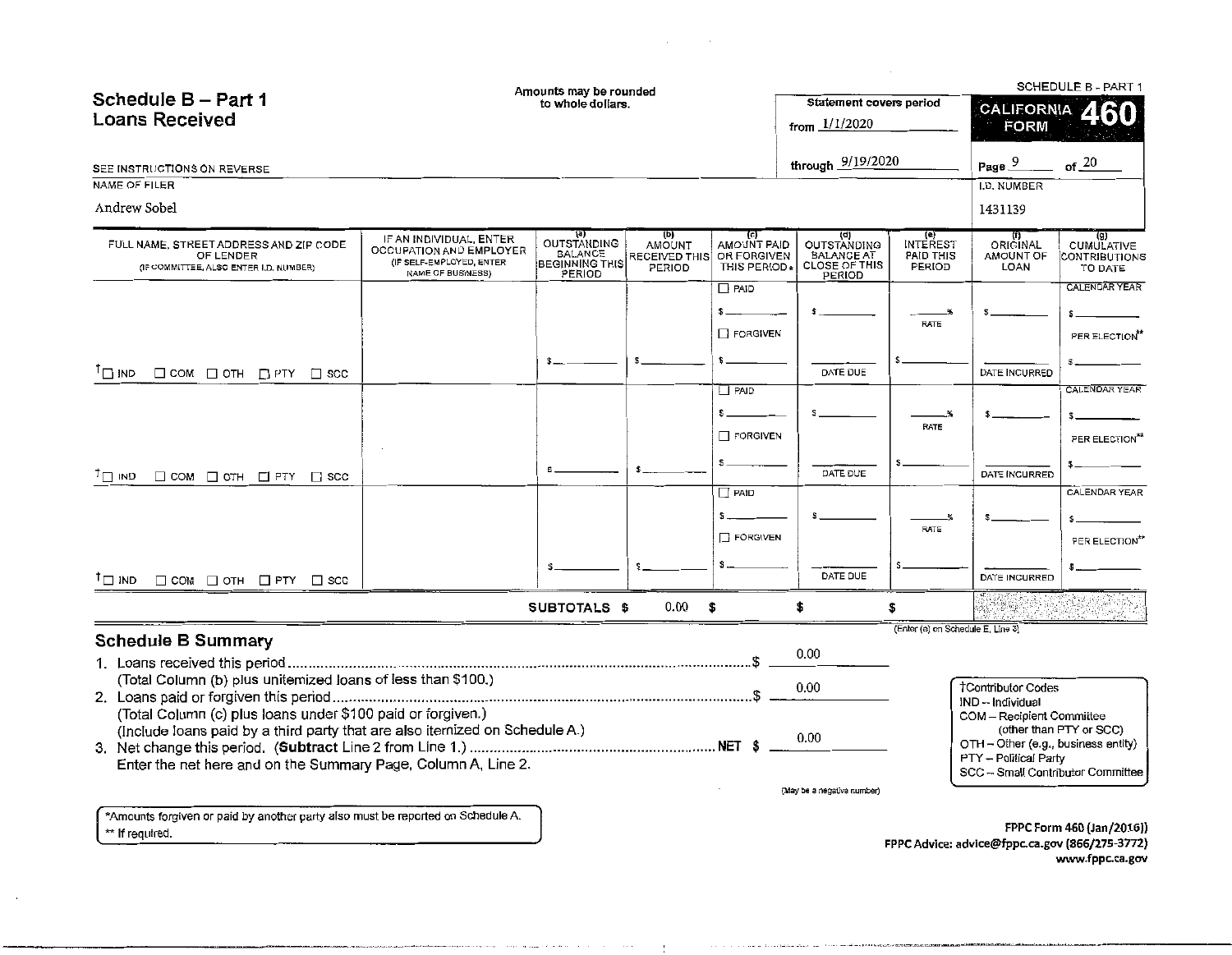| Schedule B - Part 2<br><b>Loan Guarantors</b>                                                      |                                                         | Amounts may be rounded<br>to whole dollars.                                                         |        | Statement covers period<br>1/1/2020<br>from. | <b>CALIFORNIA</b><br>FORM                  | SCHEDULE B - PART 2<br>60                |  |
|----------------------------------------------------------------------------------------------------|---------------------------------------------------------|-----------------------------------------------------------------------------------------------------|--------|----------------------------------------------|--------------------------------------------|------------------------------------------|--|
| SEE INSTRUCTIONS ON REVERSE                                                                        |                                                         |                                                                                                     |        | through 9/19/2020                            | Page $\underline{\hspace{1em}10}$          | of $20$                                  |  |
| NAME OF FILER<br>Andrew Sobel                                                                      |                                                         |                                                                                                     |        |                                              | I.D. NUMBER<br>1431139                     |                                          |  |
| FULL NAME, STREET ADDRESS AND ZIP CODE OF<br>CONTRIBUTOR<br>(IF COMMITTEE, ALSO ENTER I,D, NUMBER) | CONTRIBUTOR<br>CODE <sup>*</sup>                        | IF AN INDIVIDUAL, ENTER<br>OCCUPATION AND EMPLOYER<br>(IF SELF-EMPLOYED, ENTER<br>NAME OF BUSINESS) | LOAN   | AMOUNT<br>GUARANTEED<br>THIS PERIOD          | CUMULATIVE<br>TO DATE                      | <b>BALANCE</b><br>OUTSTANDING<br>TO DATE |  |
|                                                                                                    | $\Box$ IND                                              |                                                                                                     | LENDER |                                              | CALENDAR YEAR                              |                                          |  |
|                                                                                                    | $\Box$ COM<br>$\Box$ OTH<br>$\Box$ PTY<br>$\square$ scc |                                                                                                     | DATE   |                                              | PER ELECTION<br>(IF REQUIRED)              |                                          |  |
|                                                                                                    | $\square$ IND                                           |                                                                                                     | LENDER |                                              | CALENDAR YEAR                              |                                          |  |
|                                                                                                    | $\Box$ COM<br>$\Box$ OTH<br>$\Box$ PTY<br>$\Box$ SCC    |                                                                                                     | DATE   |                                              | PER ELECTION<br>(IF REQUIRED)              |                                          |  |
|                                                                                                    | $\Box$ IND                                              |                                                                                                     | LENDER |                                              | <b>CALENDAR YEAR</b>                       |                                          |  |
|                                                                                                    | $\Box$ COM<br>$\Box$ OTH<br>$\Box$ PTY<br>$\square$ scc |                                                                                                     | DATE   |                                              | PER ELECTION<br>(IF REQUIRED)              |                                          |  |
|                                                                                                    | $\Box$ IND                                              |                                                                                                     | LENDER |                                              | CALENDAR YEAR                              |                                          |  |
|                                                                                                    | $\Box$ COM<br>□отн<br>$\Box$ PTY<br>$\square$ scc       |                                                                                                     | DATE   |                                              | PER ELECTION<br>(IF REQUIRED)              |                                          |  |
|                                                                                                    |                                                         |                                                                                                     |        | 0.00<br>SUBTOTAL \$                          | Enter on<br>Summary Page,<br>Line 17 only. | 18.45 MB                                 |  |

\_\_\_\_\_\_\_\_\_\_\_\_\_\_\_\_ ... \_ ............. .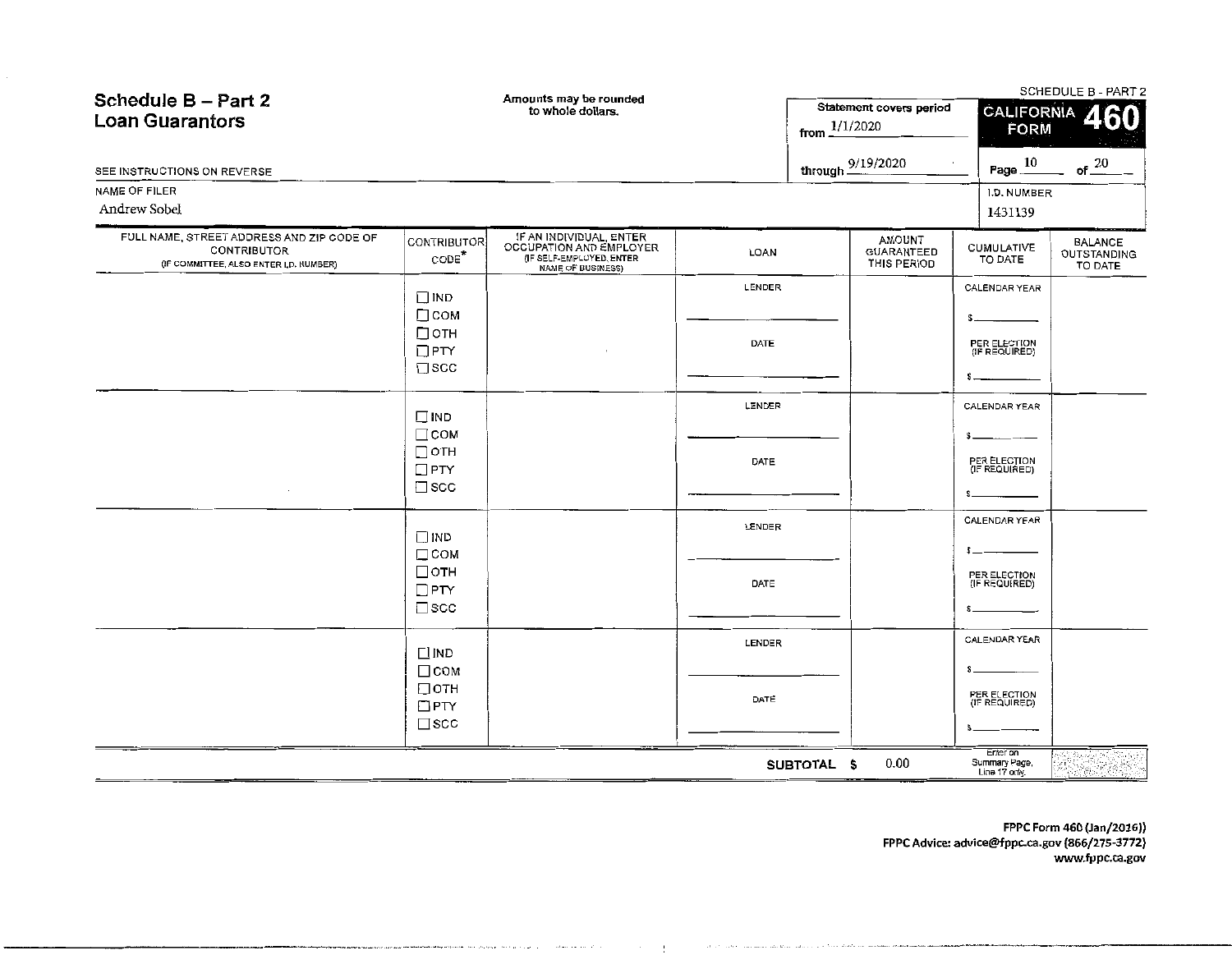| <b>Schedule C</b> | <b>Nonmonetary Contributions Received</b>                                                                                                              | Amounts may be rounded<br>to whole dollars.                                 |                                                                                                                        |                                     | Statement covers period                       |       | <b>SCHEDULE C</b><br>CALIFORNIA                            |                                                                           |  |
|-------------------|--------------------------------------------------------------------------------------------------------------------------------------------------------|-----------------------------------------------------------------------------|------------------------------------------------------------------------------------------------------------------------|-------------------------------------|-----------------------------------------------|-------|------------------------------------------------------------|---------------------------------------------------------------------------|--|
|                   |                                                                                                                                                        |                                                                             |                                                                                                                        |                                     | from $1/1/2020$                               |       | <b>FORM</b>                                                | 460                                                                       |  |
|                   | SEE INSTRUCTIONS ON REVERSE                                                                                                                            |                                                                             |                                                                                                                        |                                     | through 9/19/2020                             |       | Page $11$                                                  | $-$ of $\frac{20}{}$                                                      |  |
| NAME OF FILER     |                                                                                                                                                        |                                                                             |                                                                                                                        |                                     |                                               |       | I.D. NUMBER                                                |                                                                           |  |
| Andrew Sobel      |                                                                                                                                                        |                                                                             |                                                                                                                        |                                     |                                               |       | 1431139                                                    |                                                                           |  |
| DATE<br>RECEIVED  | FULL NAME, STREET ADDRESS AND<br>ZIP CODE OF CONTRIBUTOR<br>(IF COMMITTEE, ALSO ENTER I.D. NUMBER)                                                     | CODE <sup>*</sup>                                                           | IF AN INDIVIDUAL, ENTER<br>CONTRIBUTOR OCCUPATION AND EMPLOYER<br>(IF SELF-EMPLOYED, ENTER<br><b>NAME OF BUSINESS)</b> | DESCRIPTION OF<br>GOODS OR SERVICES | <b>NTAUOMA</b><br><b>FAIR MARKET</b><br>VALUE |       | CUMULATIVE TO<br>DATE<br>CALENDAR YEAR<br>(JAN 1 - DEC 31) | PER ELECTION<br>TO DATE<br>(IF REQUIRED)                                  |  |
| 8/28/20           | Melgar Photo Studio<br>951 E Main St<br>Santa Paula, CA 93060                                                                                          | ם או<br>$\Box$ COM<br><b>ZOTH</b><br>$\Box$ PTY<br>$\square$ scc            |                                                                                                                        | Photo                               | \$150                                         | \$150 |                                                            |                                                                           |  |
|                   |                                                                                                                                                        | $\square$ IND<br>□ сом<br>$\Box$ oth<br>$\Box$ PTY<br>$\square$ scc         |                                                                                                                        |                                     |                                               |       |                                                            |                                                                           |  |
|                   |                                                                                                                                                        | $\square$ IND<br>$\Box$ COM<br>$\Box$ oth<br>$\square$ PTY<br>$\square$ scc |                                                                                                                        |                                     |                                               |       |                                                            |                                                                           |  |
|                   |                                                                                                                                                        | $\Box$ IND<br>$\Box$ COM<br>$\Box$ OTH<br>$\Box$ PTY<br>$\square$ scc       |                                                                                                                        |                                     |                                               |       |                                                            |                                                                           |  |
|                   | Attach additional information on appropriately labeled continuation sheets.                                                                            |                                                                             |                                                                                                                        | <b>SUBTOTAL \$</b>                  |                                               |       |                                                            |                                                                           |  |
|                   | <b>Schedule C Summary</b><br>1. Amount received this period - itemized nonmonetary contributions.                                                      |                                                                             |                                                                                                                        |                                     | \$150                                         |       | *Contributor Codes<br>IND - Individual                     | COM - Recipient Committee<br>(other than PTY or SCC)                      |  |
|                   |                                                                                                                                                        |                                                                             |                                                                                                                        |                                     | 0.00                                          |       | PTY - Political Party                                      | OTH - Other (e.g., business entity)<br>SCC -- Small Contributor Committee |  |
|                   | 3. Total nonmonetary contributions received this period.<br>(Add Lines 1 and 2. Enter here and on the Summary Page, Column A, Lines 4 and 10.)TOTAL \$ |                                                                             |                                                                                                                        |                                     | \$150                                         |       |                                                            | FPPC Form 460 (Jan/2016))                                                 |  |

 $\sim$   $\sim$ 

---------------------·---·--

FPPC Advice: advice@fppc.ca.gov {866/275-3772) www.fppc.ca.gov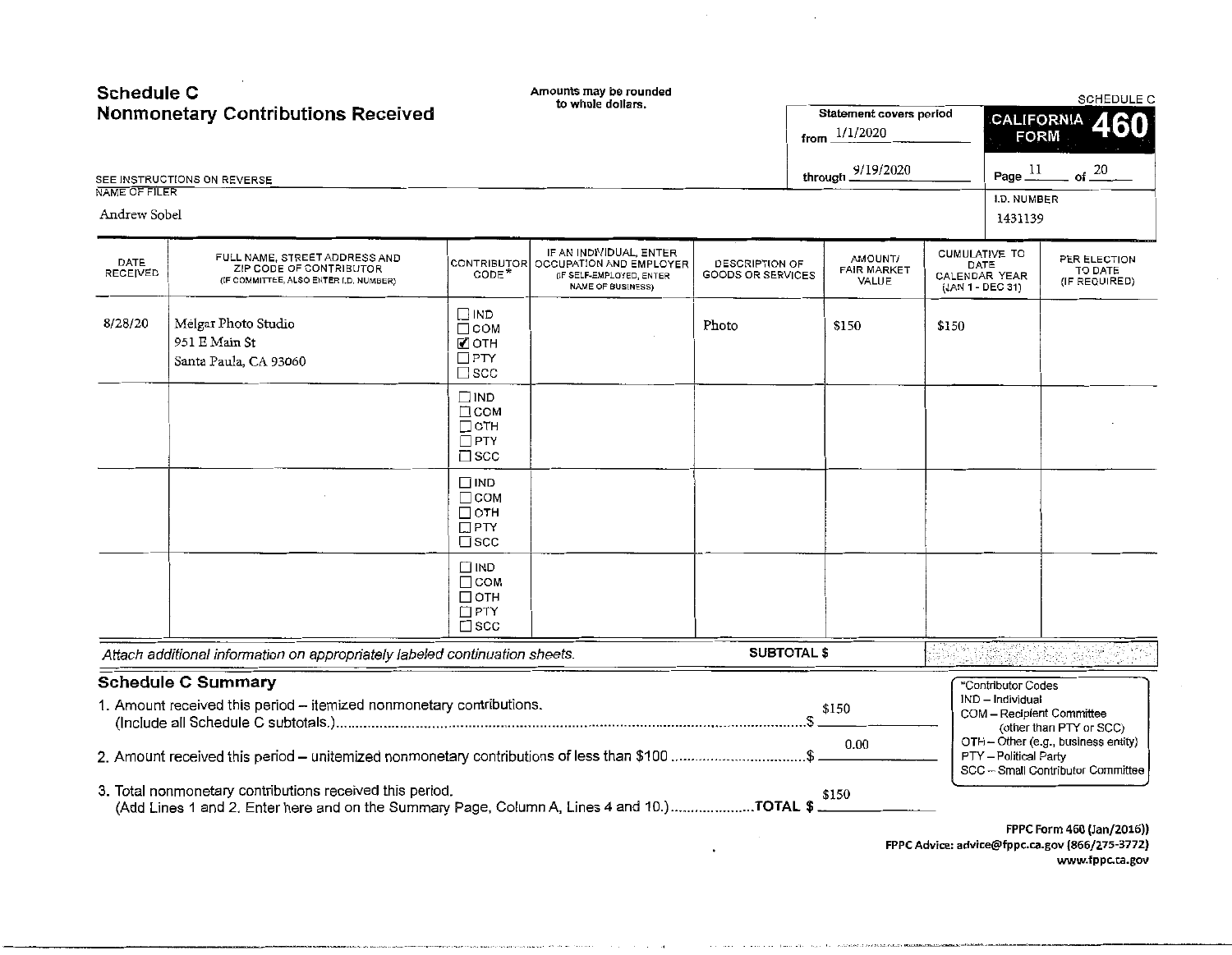| Schedule D    | <b>Summary of Expenditures</b><br><b>Supporting/Opposing Other</b><br><b>Candidates, Measures and Committees</b><br>SEE INSTRUCTIONS ON REVERSE | Amounts may be rounded<br>to whole dollars. |                                     |                              | Statement covers period<br>through 9/19/2020                     | SCHEDULE D<br><b>CALIFORNIA</b><br>460<br><b>FORM</b><br>Page $12$<br>of $20$ |                                          |  |
|---------------|-------------------------------------------------------------------------------------------------------------------------------------------------|---------------------------------------------|-------------------------------------|------------------------------|------------------------------------------------------------------|-------------------------------------------------------------------------------|------------------------------------------|--|
| NAME OF FILER |                                                                                                                                                 |                                             |                                     |                              |                                                                  | I.D. NUMBER                                                                   |                                          |  |
| Andrew Sobel  |                                                                                                                                                 |                                             |                                     |                              |                                                                  | 1431139                                                                       |                                          |  |
| DATE          | NAME OF CANDIDATE, OFFICE, AND DISTRICT, OR<br>MEASURE NUMBER OR LETTER AND JURISDICTION.<br>OR COMMITTEE                                       | <b>TYPE OF PAYMENT</b>                      | <b>DESCRIPTION</b><br>(IF REQUIRED) | <b>AMOUNT THIS</b><br>PERIOD | CUMULATIVE TO DATE<br><b>CALENDAR YEAR</b><br>(JAN. 1 - DEC. 31) |                                                                               | PER ELECTION<br>TO DATE<br>(IF REQUIRED) |  |
|               |                                                                                                                                                 | Monetary<br>$\Box$<br>Contribution          |                                     |                              |                                                                  |                                                                               |                                          |  |
|               |                                                                                                                                                 | Nonmonetary<br>Contribution                 |                                     |                              |                                                                  |                                                                               |                                          |  |
|               | Support<br>$\Box$ Oppose                                                                                                                        | Independent<br>П<br>Expenditure             |                                     |                              |                                                                  |                                                                               |                                          |  |
|               |                                                                                                                                                 | Monetary<br>$\Box$<br>Contribution          |                                     |                              |                                                                  |                                                                               |                                          |  |
|               |                                                                                                                                                 | П<br>Nonmonetary<br>Contribution            |                                     |                              |                                                                  |                                                                               |                                          |  |
|               | $\overline{\Box}$ Support<br>П.<br>Oppose                                                                                                       | Independent<br>$\Box$<br>Expenditure        |                                     |                              |                                                                  |                                                                               |                                          |  |
|               |                                                                                                                                                 | Monetary<br>Contribution                    |                                     |                              |                                                                  |                                                                               |                                          |  |
|               |                                                                                                                                                 | Nonmonetary<br>П<br>Contribution            |                                     |                              |                                                                  |                                                                               |                                          |  |
|               | $\Box$ Oppose<br>$\Box$ Support                                                                                                                 | Independent<br>LI<br>Expenditure            |                                     |                              |                                                                  |                                                                               |                                          |  |
|               |                                                                                                                                                 |                                             | SUBTOTAL \$                         | 0.00                         |                                                                  |                                                                               |                                          |  |

# Schedule D Summary

|                                                                                                                                                 | 0.00        |
|-------------------------------------------------------------------------------------------------------------------------------------------------|-------------|
|                                                                                                                                                 | <b>U.UU</b> |
| 3. Total contributions and independent expenditures made this period. (Add Lines 1 and 2. Do not enter on the Summary Page.)  TOTAL \$ ____0.00 |             |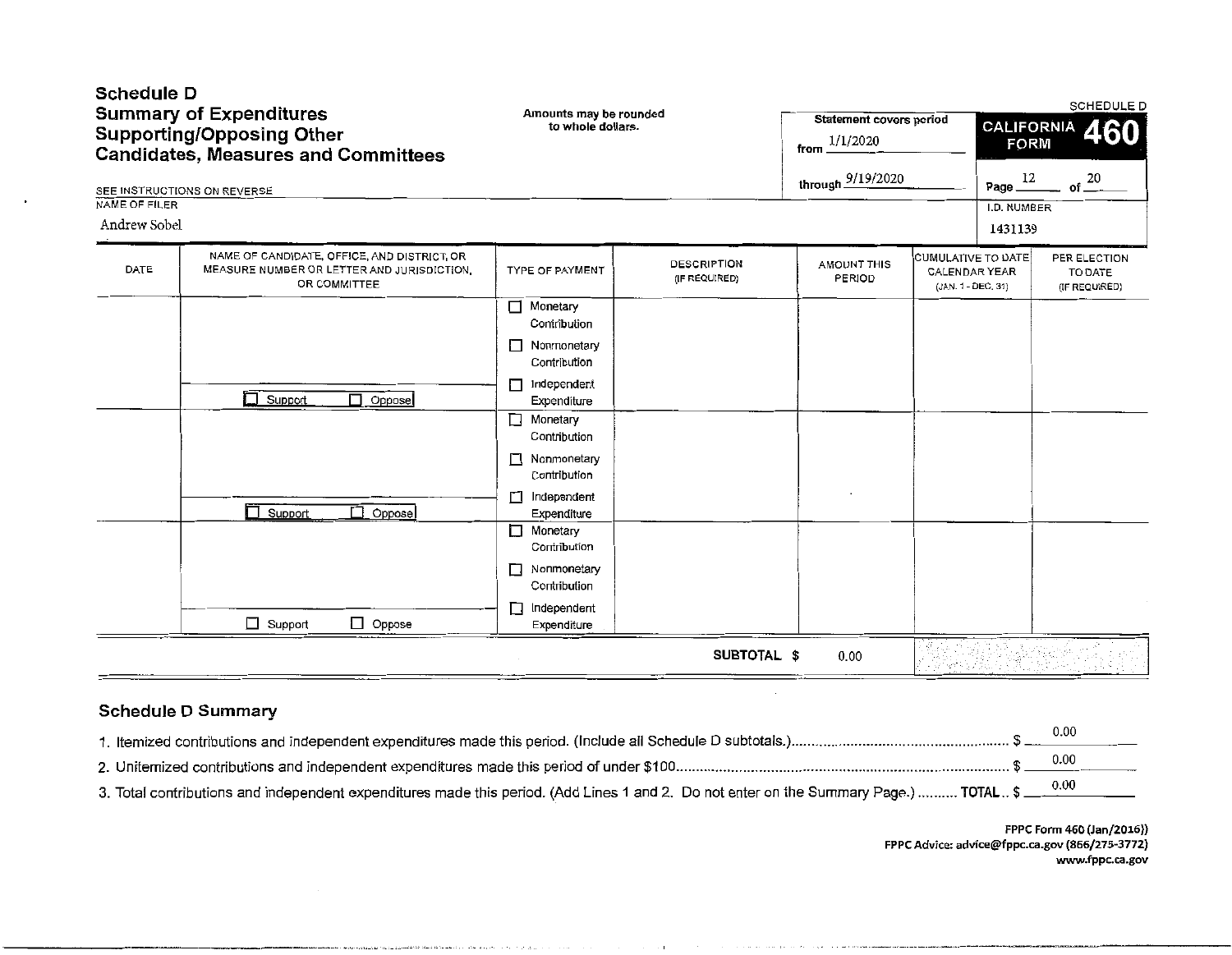| Schedule D<br>NAME OF FILER<br>Andrew Sobel | (Continuation Sheet)<br><b>Summary of Expenditures</b><br><b>Supporting/Opposing Other</b><br><b>Candidates, Measures and Committees</b> | Amounts may be rounded<br>to whole dollars.                                                                                                                                                                                                                                                                                                            |                                     | <b>Statement covers period</b><br>1/1/2020<br>from.<br>through 9/19/2020 |                                                                  | <b>FORM</b><br>Page $\frac{13}{2}$<br>I.D. NUMBER<br>1431139 | SCHEDULE D (CONT.)<br>CALIFORNIA 460<br>of $\frac{20}{1}$ |
|---------------------------------------------|------------------------------------------------------------------------------------------------------------------------------------------|--------------------------------------------------------------------------------------------------------------------------------------------------------------------------------------------------------------------------------------------------------------------------------------------------------------------------------------------------------|-------------------------------------|--------------------------------------------------------------------------|------------------------------------------------------------------|--------------------------------------------------------------|-----------------------------------------------------------|
| DATE                                        | NAME OF CANDIDATE, OFFICE, AND DISTRICT, OR<br>MEASURE NUMBER OR LETTER AND JURISDICTION,<br>OR COMMITTEE                                | TYPE OF PAYMENT                                                                                                                                                                                                                                                                                                                                        | <b>DESCRIPTION</b><br>(IF REQUIRED) | <b>AMOUNT THIS</b><br>PERIOD                                             | CUMULATIVE TO DATE<br><b>CALENDAR YEAR</b><br>(JAN. 1 - DEC. 31) |                                                              | PER ELECTION<br>TO DATE<br>(IF REQUIRED)                  |
|                                             | $\Box$ Support<br>$\Box$ Oppose<br>$\Box$ Oppose<br>$\Box$ Support<br>Oppose<br>$\Box$ Support                                           | $\Box$ Monetary<br>Contribution<br>Nonmonetary<br>П<br>Contribution<br>Independent<br>п<br>Expenditure<br>$\Box$ Monetary<br>Contribution<br>Nonmonetary<br>Contribution<br>$\Box$ Independent<br>Expenditure<br>Monetary<br>□<br>Contribution<br>Nonmonetary<br>⊔<br>Contribution<br>Independent<br>$\Box$<br>Expenditure<br>Monetary<br>Contribution |                                     |                                                                          |                                                                  |                                                              |                                                           |
|                                             | $\Box$ Support<br>$\Box$ Oppose                                                                                                          | Nonmonetary<br>Contribution<br>Independent<br>П<br>Expenditure                                                                                                                                                                                                                                                                                         |                                     |                                                                          |                                                                  |                                                              |                                                           |
|                                             |                                                                                                                                          |                                                                                                                                                                                                                                                                                                                                                        | SUBTOTAL \$                         | 0.00                                                                     |                                                                  |                                                              |                                                           |

---···-·----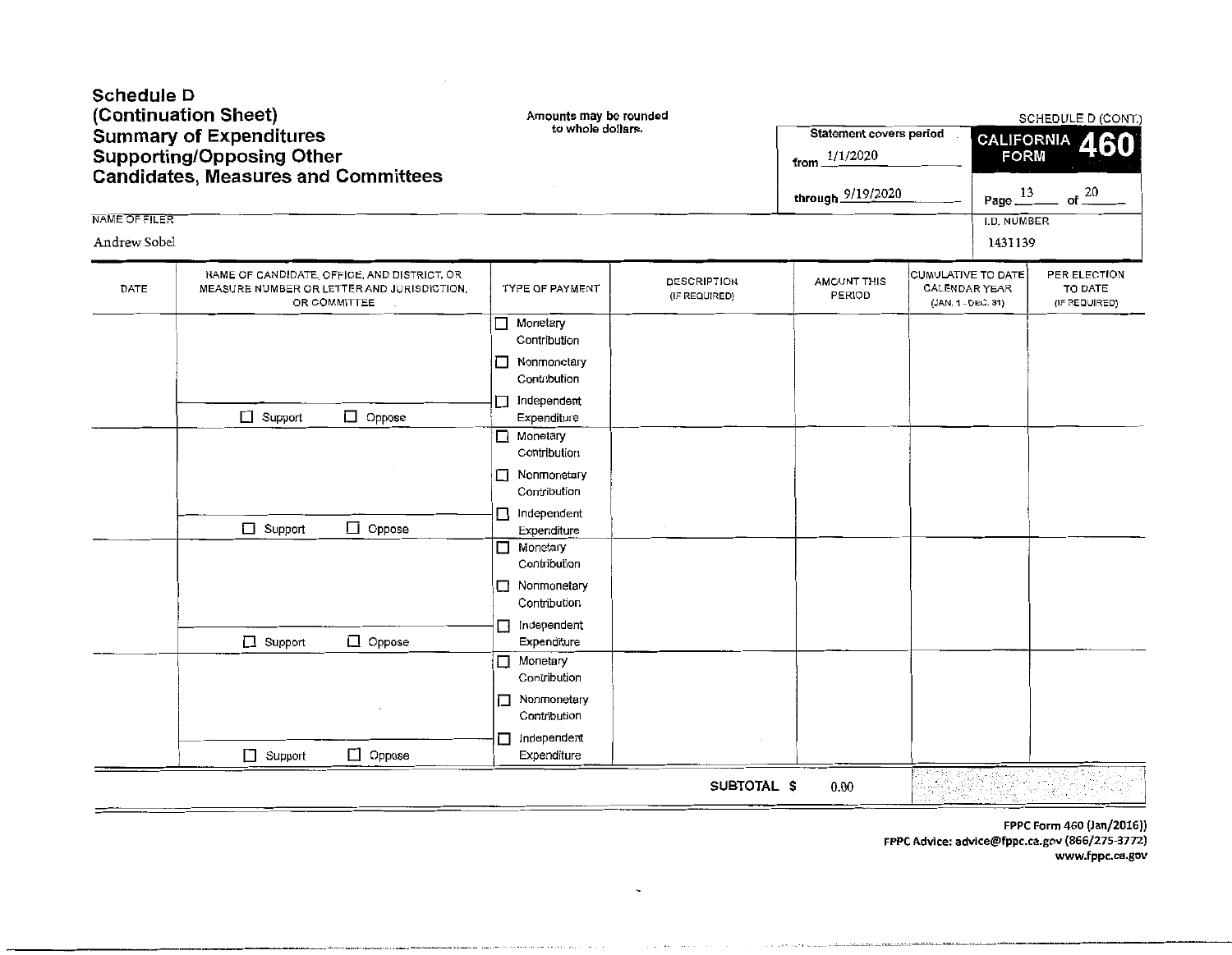| <b>Schedule E</b><br><b>Payments Made</b><br>SEE INSTRUCTIONS ON REVERSE | Amounts may be rounded<br>to whole dollars.                                                                                                                                                                                   | Statement covers period<br>1/1/2020<br>from<br>through 9/19/2020 | <b>SCHEDULE E</b><br><b>CALIFORNIA</b><br><b>FORM</b><br>of $20$<br>14<br>Page_ |
|--------------------------------------------------------------------------|-------------------------------------------------------------------------------------------------------------------------------------------------------------------------------------------------------------------------------|------------------------------------------------------------------|---------------------------------------------------------------------------------|
| NAME OF FILER                                                            |                                                                                                                                                                                                                               |                                                                  | <b>I.D. NUMBER</b>                                                              |
| Andrew Sobel                                                             |                                                                                                                                                                                                                               |                                                                  | 1431139                                                                         |
|                                                                          | AABEA. If you of the fallowing you be accounted about the account of the contraction of a Atlantic and the film of the contract of the state of the state of the state of the state of the state of the state of the state of |                                                                  |                                                                                 |

#### CODES: If one of the following codes accurately describes the payment, you may enter the code. Otherwise, describe the payment.

- 
- 
- CTB contribution (explain nonmonetary)\* <br>CVC civic donations <br>PET petition circulating
	-
	-
	-
- IND independent expenditure supporting/opposing others (explain)\* POS postage, delivery and messenger services TSF transfer between committees of the same candidate registration PRO professional services (legal, accounting
- LEG legal defense<br>LIT campaign literature and mailings PRT professional services (legal, accounting)<br>PRT print ads
	-
- CMP campaign paraphernalia/misc. <br>CMS campaign consultants (COS) CMS campaign consultants and appearances and appearances and RFD returned contributions
	- MTG meetings and appearances **EXECO MTG meetings and appearances** RFD returned contributions <br>CFC office expenses CFC office expenses
		-
- even civic donations of the controller controller petition circulating the controller controller text or cable airtime and production costs PHO phone banks and meals and meals and meals and meals of the candidate bayer and
- FIL candidate filing/ballot fees end the state of the phone banks TRC candidate travel, lodging, and meals<br>PHO phone banks TRC candidate travel, lodging, and meals and meals are problem to the polling and meals the po
	-
	- FOL polling and survey research events POL TRS staff/spouse travel, lodging, and meals<br>POS postage, delivery and messenger services TSF transfer between committees of the same candidate/sponsor
		-
		- WEB information technology costs (internet, e-mail)

|                                                                                 | NAME AND ADDRESS OF PAYEE<br>(IF COMMITTEE, ALSO ENTER I.D. NUMBER)                                                                                                                                                                                                                                                                                      |    | CODE | OR<br>DESCRIPTION OF PAYMENT | AMOUNT PAID       |
|---------------------------------------------------------------------------------|----------------------------------------------------------------------------------------------------------------------------------------------------------------------------------------------------------------------------------------------------------------------------------------------------------------------------------------------------------|----|------|------------------------------|-------------------|
| City of Santa Paula<br>970 E Ventura St<br>$C_{n+1}$ $D_{n+1}$ $C_A$ $O(0.006)$ |                                                                                                                                                                                                                                                                                                                                                          | Η, | FIL  | Candidate Statement Fee      | \$750.00          |
|                                                                                 |                                                                                                                                                                                                                                                                                                                                                          |    |      |                              |                   |
|                                                                                 |                                                                                                                                                                                                                                                                                                                                                          |    |      |                              |                   |
|                                                                                 | $k_{\rm B}$ , $\ldots$ , $k_{\rm B}$ , $\ldots$ , $\ldots$ , $\ldots$ , $\ldots$ , $\ldots$ , $\ldots$ , $\ldots$ , $\ldots$ , $\ldots$ , $\ldots$ , $\ldots$ , $\ldots$ , $\ldots$ , $\ldots$ , $\ldots$ , $\ldots$ , $\ldots$ , $\ldots$ , $\ldots$ , $\ldots$ , $\ldots$ , $\ldots$ , $\ldots$ , $\ldots$ , $\ldots$ , $\ldots$ , $\ldots$ , $\ldots$ |    |      |                              | CIDTOTA1 & 750.00 |

| * Payments that are contributions or independent expenditures must also be summarized on Schedule D. | SUBTOTAL \$ /50.00 |
|------------------------------------------------------------------------------------------------------|--------------------|
|------------------------------------------------------------------------------------------------------|--------------------|

.<br>المالي بما أحديث الكافئة المطابقة، في الكافئ المالي التي يوما الموجود بعد المالية.

## Schedule E Summary

|                                                                                                                                      | 750.00 |
|--------------------------------------------------------------------------------------------------------------------------------------|--------|
|                                                                                                                                      | 256.23 |
|                                                                                                                                      |        |
|                                                                                                                                      |        |
| 4. Total payments made this period. (Add Lines 1, 2, and 3. Enter here and on the Summary Page, Column A, Line 6.) TOTAL \$ 1,006.23 |        |

FPPC Form 460 (Jan/2016)) FPPC Advice: advice@fppc.ca.gov (866/275-3772) www.fppc.ca.gov

\_\_\_\_\_ , \_\_\_\_\_\_\_\_\_\_\_\_\_\_\_\_\_ \_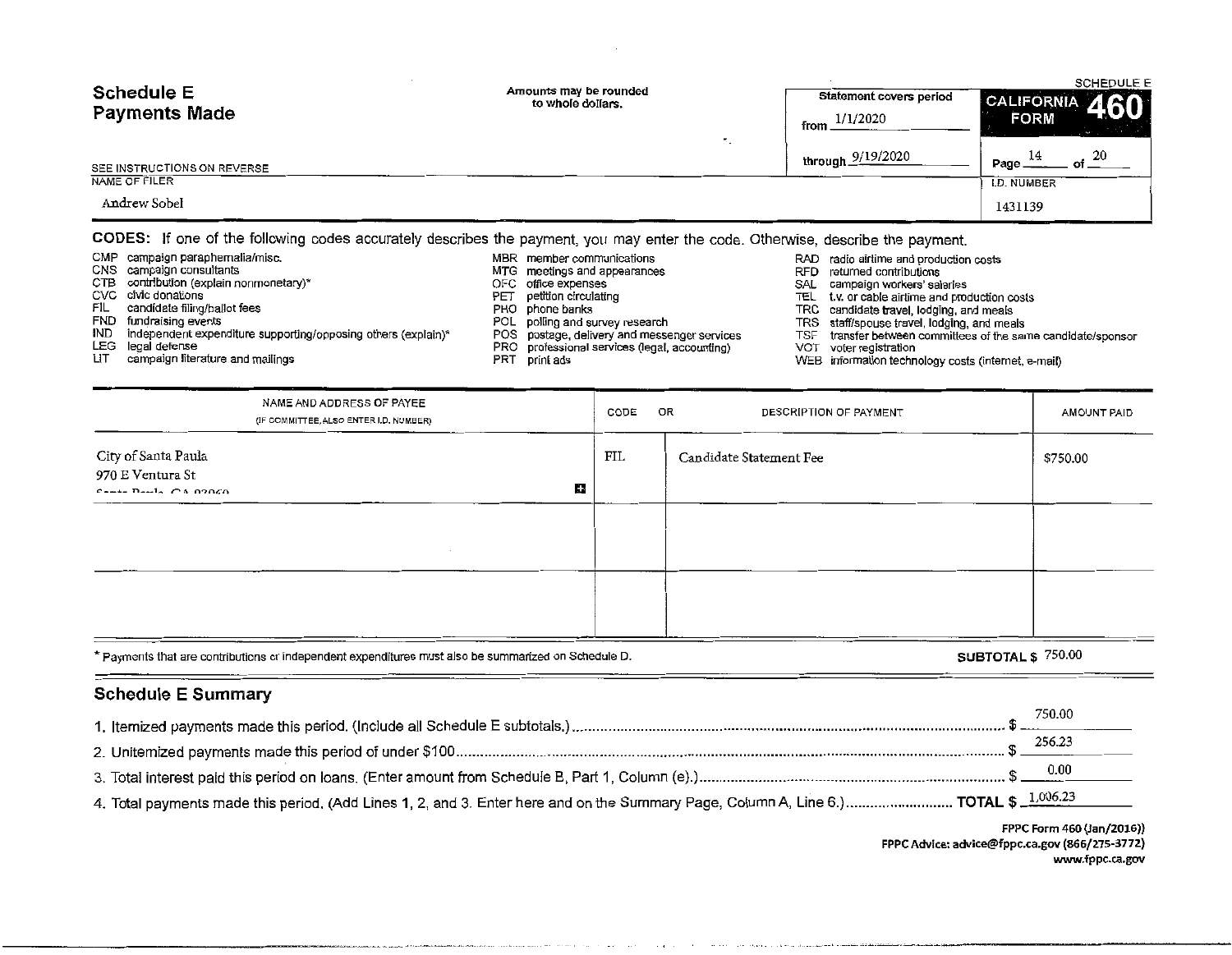| <b>Schedule E</b><br>(Continuation Sheet)<br><b>Payments Made</b><br>SEE INSTRUCTIONS ON REVERSE<br>NAME OF FILER                                                                                                                                                                                                                                                                                                                                                                                                                                                                           | Amounts may be rounded<br>to whole dollars.                                                                                                                                                               | Statement covers period<br>1/1/2020<br>from _<br>through 9/19/2020                                                                                                                                                                                                                                                                                                 | SCHEDULE E (CONT.)<br>CALIFORNIA<br><b>FORM</b><br>15<br>of $20$<br>Page |
|---------------------------------------------------------------------------------------------------------------------------------------------------------------------------------------------------------------------------------------------------------------------------------------------------------------------------------------------------------------------------------------------------------------------------------------------------------------------------------------------------------------------------------------------------------------------------------------------|-----------------------------------------------------------------------------------------------------------------------------------------------------------------------------------------------------------|--------------------------------------------------------------------------------------------------------------------------------------------------------------------------------------------------------------------------------------------------------------------------------------------------------------------------------------------------------------------|--------------------------------------------------------------------------|
| Andrew Sobel                                                                                                                                                                                                                                                                                                                                                                                                                                                                                                                                                                                |                                                                                                                                                                                                           |                                                                                                                                                                                                                                                                                                                                                                    | I.D. NUMBER<br>1431139                                                   |
| CODES: If one of the following codes accurately describes the payment, you may enter the code. Otherwise, describe the payment.<br>CMP campaign paraphemalia/misc.<br>CNS campaign consultants<br>CTB contribution (explain nonmonetary)*<br>OFC office expenses<br>CVC civic donations<br>PET<br>candidate filing/ballot fees<br>FIL<br><b>PHO</b><br>phone banks<br>FND fundraising events<br>POL.<br>independent expenditure supporting/opposing others (explain)*<br>IND<br>POS<br>LEG legal defense<br>PRO <sup>-</sup><br>campaign literature and mailings<br>PRT<br>print ads<br>LIТ | MBR member communications<br>MTG meetings and appearances<br>petition circulating<br>polling and survey research<br>postage, delivery and messenger services<br>professional services (legal, accounting) | RAD radio airtime and production costs<br>RFD returned contributions<br>campaign workers' salaries<br>SAL<br>t.v. or cable airtime and production costs<br>TEL<br>TRC candidate travel, lodging, and meals<br><b>TRS</b><br>staff/spouse travel, lodging, and meals<br><b>TSF</b><br>VOT voter registration<br>WEB information technology costs (internet, e-mail) | transfer between committees of the same candidate/sponsor                |
| NAME AND ADDRESS OF PAYEE<br>(IF COMMITTEE, ALSO ENTER I.D. NUMBER)<br>$\cdot$                                                                                                                                                                                                                                                                                                                                                                                                                                                                                                              | CODE<br>OR                                                                                                                                                                                                | DESCRIPTION OF PAYMENT                                                                                                                                                                                                                                                                                                                                             | AMOUNT PAID                                                              |
| * Payments that are contributions or independent expenditures must also be summarized on Schedule D.                                                                                                                                                                                                                                                                                                                                                                                                                                                                                        |                                                                                                                                                                                                           |                                                                                                                                                                                                                                                                                                                                                                    | <b>SUBTOTAL \$</b><br>0.00                                               |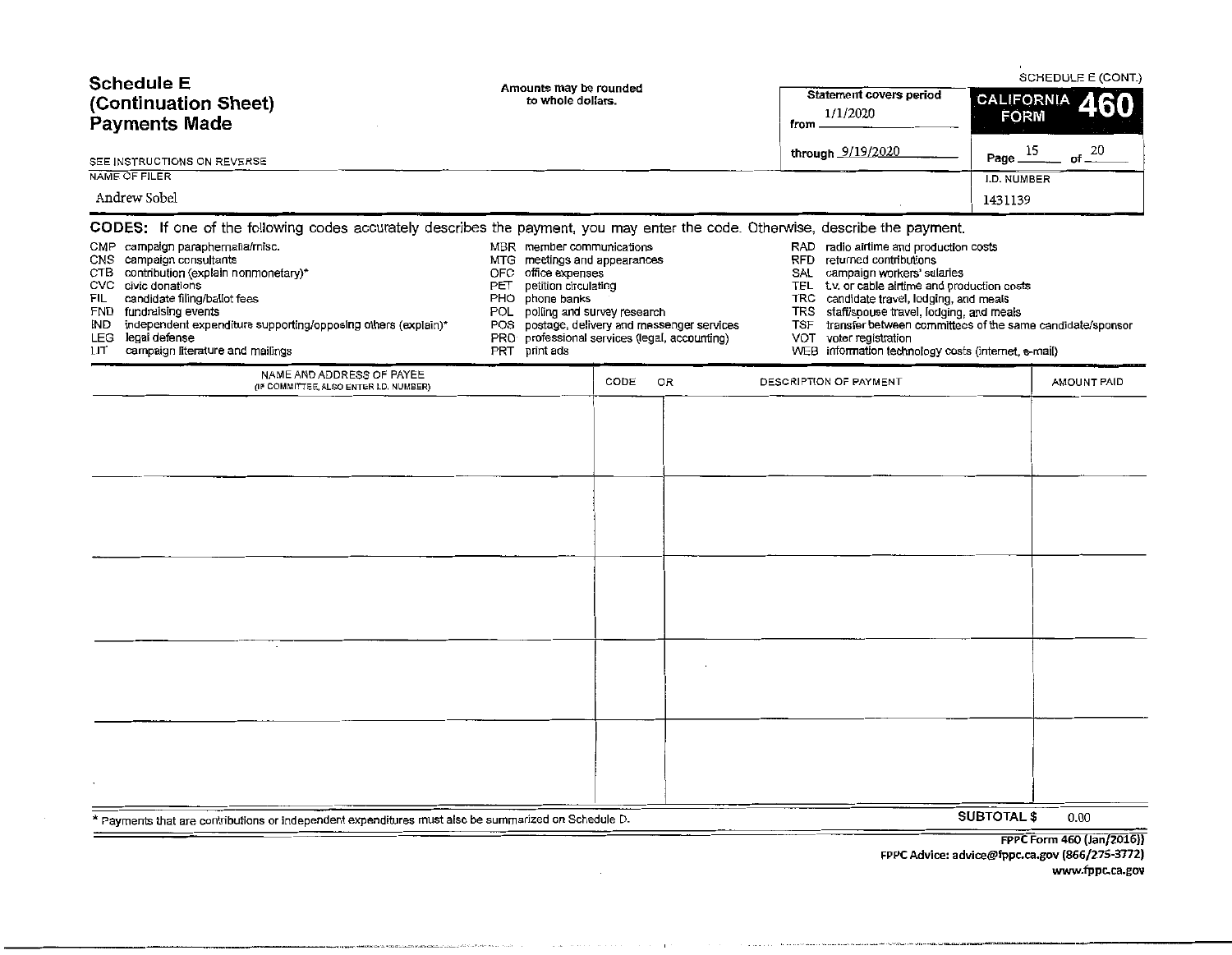|                                                                                                                                 |                                             |                                                   | --------                       |  |  |  |
|---------------------------------------------------------------------------------------------------------------------------------|---------------------------------------------|---------------------------------------------------|--------------------------------|--|--|--|
| Schedule F<br><b>Accrued Expenses (Unpaid Bills)</b>                                                                            | Amounts may be rounded<br>to whole dollars. | Statement covers period<br>1/1/2020<br>from.      | CALIFORNIA 460<br>FORM         |  |  |  |
| SEE INSTRUCTIONS ON REVERSE                                                                                                     |                                             | through 9/19/2020                                 | Page $16$<br>of $\frac{20}{5}$ |  |  |  |
| NAME OF FILER                                                                                                                   |                                             |                                                   | I.D. NUMBER                    |  |  |  |
| Andrew Sobel                                                                                                                    |                                             |                                                   | 1431139                        |  |  |  |
|                                                                                                                                 |                                             |                                                   |                                |  |  |  |
| CODES: If one of the following codes accurately describes the payment, you may enter the code. Otherwise, describe the payment. |                                             |                                                   |                                |  |  |  |
| CMP campaign paraphemalia/misc.                                                                                                 | MBR member communications                   | RAD radio airtime and production costs            |                                |  |  |  |
| campaign consultants<br>CNS                                                                                                     | MTG meetings and appearances                | returned contributions<br>RFD.                    |                                |  |  |  |
| contribution (explain nonmonetary)*<br>CTB                                                                                      | OFC office expenses                         | SAL<br>campaign workers' salaries                 |                                |  |  |  |
| CVC civic donations                                                                                                             | petition circulating<br>PET                 | TEL<br>t.v. or cable airtime and production costs |                                |  |  |  |
| FIL<br>candidate filing/ballot fees                                                                                             | PHO<br>phone banks                          | TRC candidate travel, lodging, and meals          |                                |  |  |  |
|                                                                                                                                 |                                             |                                                   |                                |  |  |  |

- 
- 
- FND fundraising events expentive supporting/opposing others (explain)\* POL polling and survey research TRS staff/spouse travel, lodging, and meals<br>IND independent expenditure supporting/opposing others (explain)\* POS posta

--------------------·---·····-·""'"'''···-·--· .. ··-·-·· .. ··

- 
- 
- IND independent expenditure supporting/opposing others (explain)\* POS postage, delivery and messenger services TSF transfer between committees of the same candidate/sponsor<br>LEG legal defense of the same candidate/sponsor P
- 
- LEG legal defense end mailings PRO professional services (legal, accounting) PRO professional services (legal, accounting) PRT campaign literature and mailings
- 
- 
- -
- 
- WEB information technology costs (internet, e-mail)

| NAME AND ADDRESS OF CREDITOR<br>(IF COMMITTEE, ALSO ENTER I.D. NUMBER)                                  | CODE OR<br>DESCRIPTION OF PAYMENT | (a)<br>OUTSTANDING<br><b>BALANCE BEGINNING</b><br>OF THIS PERIOD | (b)<br>AMOUNT INCURRED<br>THIS PERIOD | (c)<br>AMOUNT PAID<br>THIS PERIOD<br>(ALSO REPORT ON E) | (d)<br>OUTSTANDING<br><b>BALANCE AT CLOSE</b><br>OF THIS PERIOD |
|---------------------------------------------------------------------------------------------------------|-----------------------------------|------------------------------------------------------------------|---------------------------------------|---------------------------------------------------------|-----------------------------------------------------------------|
|                                                                                                         |                                   |                                                                  |                                       |                                                         |                                                                 |
|                                                                                                         |                                   |                                                                  |                                       |                                                         |                                                                 |
|                                                                                                         |                                   |                                                                  |                                       |                                                         |                                                                 |
|                                                                                                         |                                   |                                                                  |                                       |                                                         |                                                                 |
| * Payments that are contributions or independent expenditures must also be<br>summarized on Schedule D. | SUBTOTALS \$                      | 0.00                                                             | 0.00<br>\$                            | 0.00<br>S                                               | $0.00\,$<br>s                                                   |
| <b>Schedule F Summary</b>                                                                               |                                   |                                                                  |                                       |                                                         |                                                                 |

- 1. Total accrued expenses incurred this period. (Include all Schedule F, Column (b) subtotals for **of the order of our order of the of our order of the of our order of our order of our order of our order of our order of ou** accrued expenses of \$100 or more, plus total unitemized accrued expenses under \$100.) ............................................ INCURRED TOTALS\$ \_\_\_ · \_\_\_ \_
- 2. Total accrued expenses paid this period. (Include all Schedule F, Column (c) subtotals for payments on o.oo accrued expenses of \$100 or more, plus total unitemized payments on accrued expenses under \$100.) .................................. PAID TOTALS \$ \_\_\_\_\_ \_

| l. Enter the difference here and<br>3. Net change this period. (Subtract Line 2 from Line 1. |                        | 0.01 |
|----------------------------------------------------------------------------------------------|------------------------|------|
| on the Summary Page, Column A,<br>ine 9.                                                     | <b>AIF</b><br><br><br> |      |

|  | $\mathbf{u}$ .           |  |  |  |  |
|--|--------------------------|--|--|--|--|
|  | May be a negative number |  |  |  |  |

FPPC Form 460 (Jan/2016)) FPPC Advice: advice@fppc.ca.gov (866/275-3772) www.fppc.ca.gov

SCHEDULE F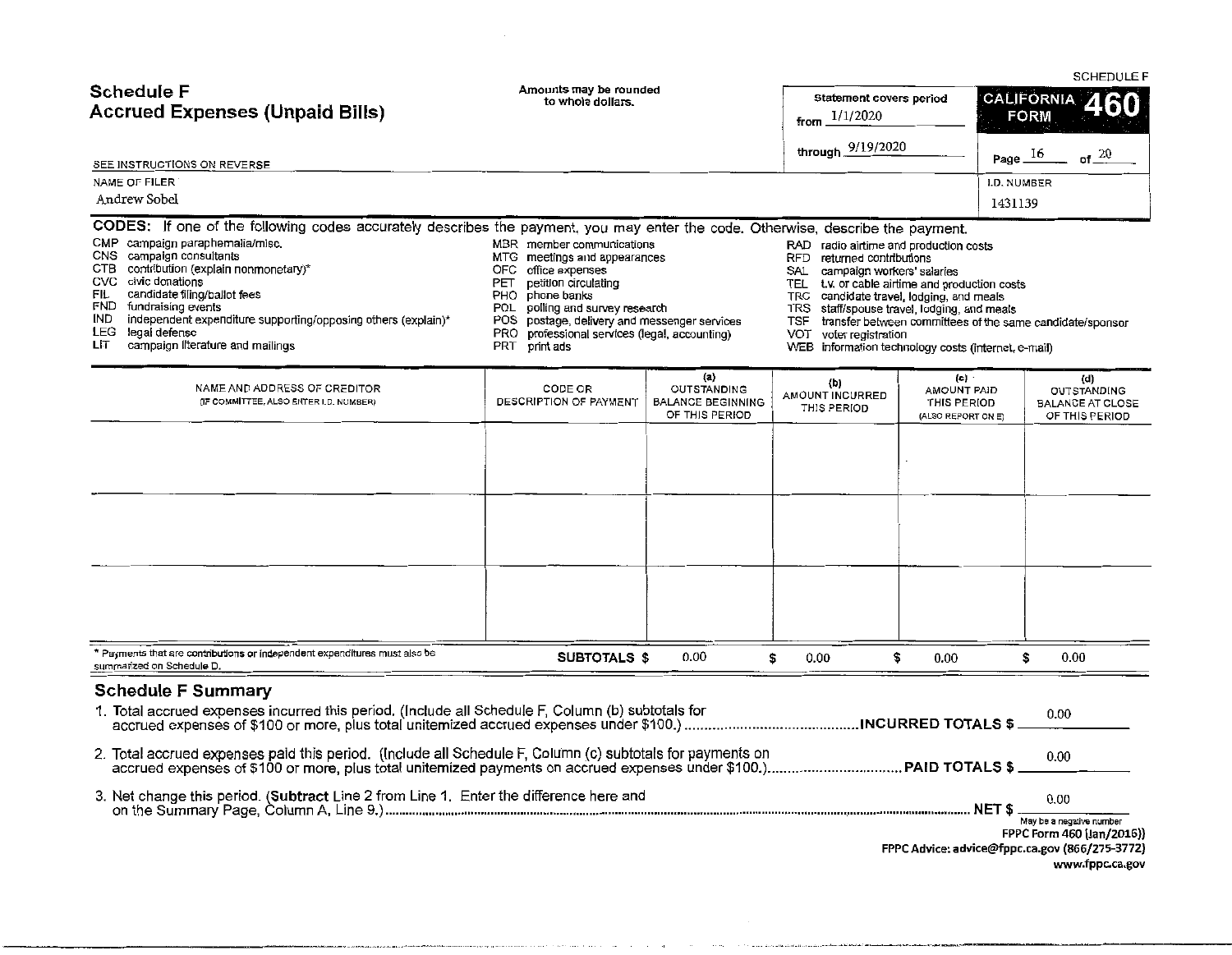| <b>Schedule F</b>                                                                                                               | Amounts may be rounded | SCHEDULE F (CONT.)                         |                                 |  |  |
|---------------------------------------------------------------------------------------------------------------------------------|------------------------|--------------------------------------------|---------------------------------|--|--|
| (Continuation Sheet)<br><b>Accrued Expenses (Unpaid Bills)</b>                                                                  | to whole dollars.      | Statement covers period<br>from $1/1/2020$ | CALIFORNIA 460<br><b>FORM</b>   |  |  |
|                                                                                                                                 |                        | through $9/19/2020$                        | Page $17$<br>$\mathsf{f}$ at 20 |  |  |
| NAME OF FILER                                                                                                                   |                        |                                            | I.D. NUMBER                     |  |  |
| Andrew Sobel                                                                                                                    |                        |                                            | 1431139                         |  |  |
| CODES: If one of the following codes accurately describes the payment, you may enter the code. Otherwise, describe the payment. |                        |                                            |                                 |  |  |

CMP campaign paraphernalia/misc.

- CNS campaign consultants
- CTB contribution (explain nonmonetary)\*
- eve civic donations
- FIL candidate filing/ballot fees
- FND fundraising events
- IND independent expenditure supporting/opposing others (explain)\*

\* Payments that are contributions or independent expenditures must also be summarized on Schedule D.

- LEG legal defense
- LIT campaign literature and mailings

MBR member communications

- MTG meetings and appearances
- OFC office expenses
- PET petition circulating
- PHO phone banks
- POL polling and survey research
- POS postage, delivery and messenger services
- PRO professional services (legal, accounting)
- PRT print ads
- RAD radio airtime and production costs RFD returned contributions
- 
- SAL campaign workers' salaries
- TEL t.v. or cable airtime and production costs
- 
- 
- TRC candidate travel. lodging, and meals TRS staff/spouse travel, lodging, and meals TSF transfer between committees of the same candidate/sponsor VOT voter registration
- 
- WEB information technology costs (internet, e-mail)

| NAME AND ADDRESS OF CREDITOR<br>(IF COMMITTEE, ALSO ENTER I.D. NUMBER) | CODE OR<br>DESCRIPTION OF PAYMENT | $\{a\}$<br>OUTSTANDING<br><b>BALANCE BEGINNING</b><br>OF THIS PERIOD | (b)<br>AMOUNT INCURRED<br>THIS PERIOD | (c)<br>AMOUNT PAID<br>THIS PERIOD<br>(ALSO REPORT ON E) | (d)<br>OUTSTANDING<br><b>BALANCE AT CLOSE</b><br>OF THIS PERIOD |
|------------------------------------------------------------------------|-----------------------------------|----------------------------------------------------------------------|---------------------------------------|---------------------------------------------------------|-----------------------------------------------------------------|
|                                                                        |                                   |                                                                      |                                       |                                                         |                                                                 |
|                                                                        |                                   |                                                                      |                                       |                                                         |                                                                 |
|                                                                        |                                   |                                                                      |                                       |                                                         |                                                                 |
|                                                                        |                                   |                                                                      |                                       |                                                         |                                                                 |
|                                                                        |                                   |                                                                      |                                       |                                                         |                                                                 |
|                                                                        | <b>SUBTOTALS \$</b>               | $0.00\,$                                                             | 0.00<br>\$                            | 0.00<br>\$                                              | 0.00<br>\$                                                      |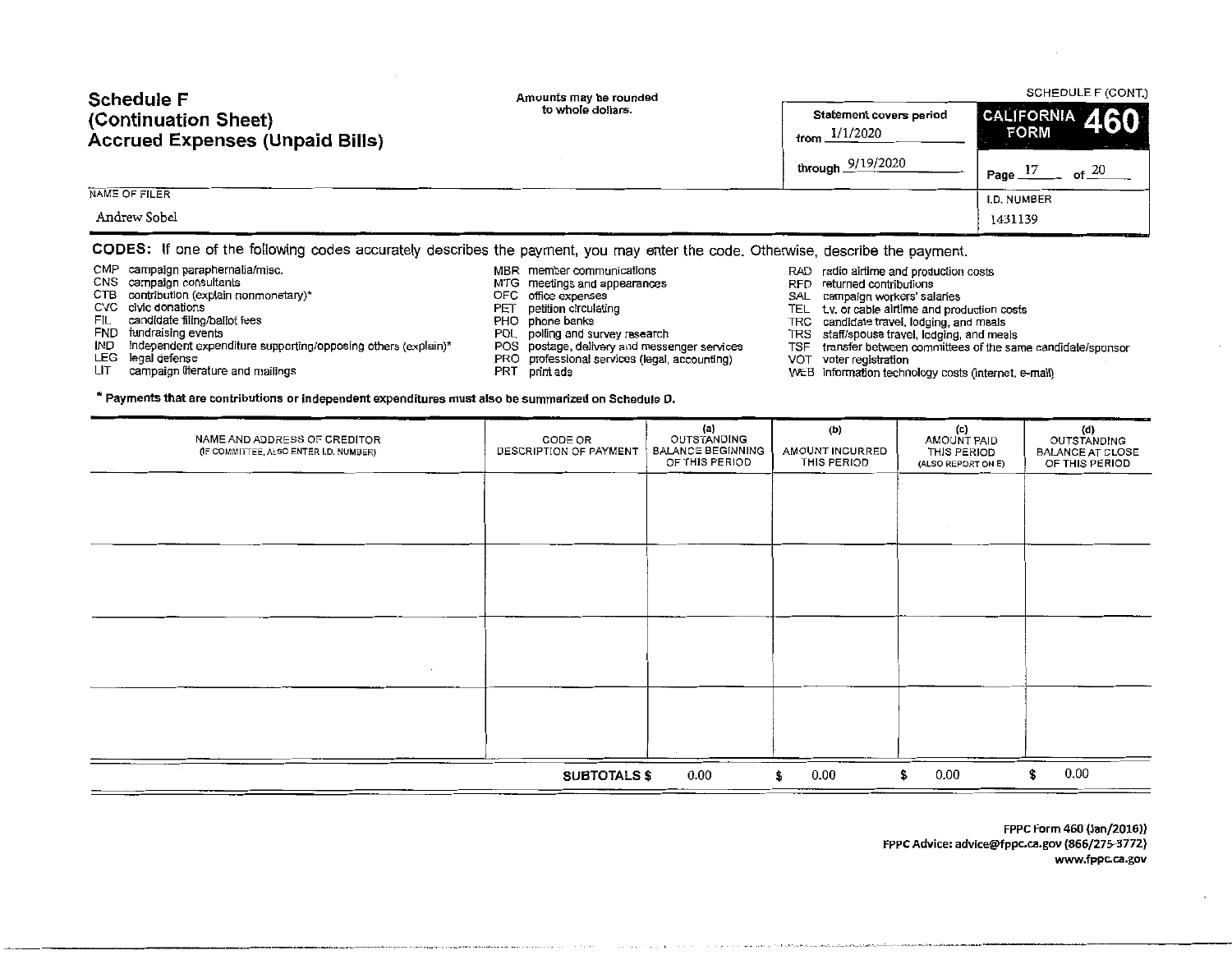| <b>Schedule G</b>                               |                        |                         | SCHEDULE G     |
|-------------------------------------------------|------------------------|-------------------------|----------------|
| Payments Made by an Agent or Independent        | Amounts may be rounded | Statement covers period | CALIFORNIA 460 |
| <b>Contractor (on Behalf of This Committee)</b> | to whole dollars.      | 1/1/2020<br>from        | <b>FORM:</b>   |

| Payments Made by an Agent or Independent<br><b>Contractor (on Behalf of This Committee)</b>                                     | Amounts may be rounded<br>to whole dollars.               | <b>Statement covers period</b><br>from $1/1/2020$                    | CALIFORNIA 460<br><b>FORM</b>  |
|---------------------------------------------------------------------------------------------------------------------------------|-----------------------------------------------------------|----------------------------------------------------------------------|--------------------------------|
|                                                                                                                                 |                                                           | through 9/19/2020                                                    | of $20$<br>Page $\frac{18}{1}$ |
| SEE INSTRUCTIONS ON REVERSE                                                                                                     |                                                           |                                                                      | I.D. NUMBER                    |
| NAME OF FILER                                                                                                                   |                                                           |                                                                      |                                |
| Andrew Sobel                                                                                                                    |                                                           |                                                                      | 1431139                        |
| NAME OF AGENT OR INDEPENDENT CONTRACTOR                                                                                         |                                                           |                                                                      |                                |
| CODES: If one of the following codes accurately describes the payment, you may enter the code. Otherwise, describe the payment. |                                                           |                                                                      |                                |
| campaign paraphernalia/misc.<br>CMP<br>CNS campaign consultants                                                                 | MBR member communications<br>MTG meetings and appearances | RAD radio airtime and production costs<br>RFD returned contributions |                                |

- CTB contribution (explain nonmonetary)\* 
CTC office expenses<br>
CVC civic donations (explain nonmonetary)\* 
CVC civic donations and process 
CVC civic donations and processes
- 
- 
- 
- -
- IND independent expenditure supporting/opposing others (explain)\* POS postage, delivery and messenger services TSF transfer between committees of the same candidate registration committees of the same candidate registratio
- LEG legal defense<br>LEG legal defense<br>LIT campaign literature and mailings PRT print ads PRT print ads PRT print ads
- 
- 
- CVC civic donations<br>
CVC civic donations Performance of the petition circulating TEL t.v. or cable airtime and production costs<br>
PHO phone banks TRC candidate travel, lodging, and meals
- FIL candidate filing/ballot fees examples and the phone banks PHO phone banks TRC candidate travel, lodging, and meals<br>FND fundraising events FND fundrations and meals FND polling and survey research TRS staff/spouse trave
- FND fundraising events<br>FND fundraising events events exporting/opposing others (explain)\* POS postage, delivery and messenger services TSF transfer between committees of the same candidate/sponsor
	-
	- WEB information technology costs (internet, e-mail)

\*Payments that are contributions or independent expenditures must also be summarized on Schedule D.

| NAME AND ADDRESS OF PAYEE OR CREDITOR<br>(IF COMMITTEE, ALSO ENTER I.D. NUMBER) | CODE | OR | DESCRIPTION OF PAYMENT | AMOUNT PAID |
|---------------------------------------------------------------------------------|------|----|------------------------|-------------|
|                                                                                 |      |    |                        |             |
|                                                                                 |      |    |                        |             |
|                                                                                 |      |    |                        |             |
|                                                                                 |      |    |                        |             |
|                                                                                 |      |    |                        |             |
|                                                                                 |      |    |                        |             |
| <b>COLLEGE</b>                                                                  |      |    |                        |             |
|                                                                                 |      |    |                        |             |
|                                                                                 |      |    |                        |             |
|                                                                                 |      |    |                        |             |
|                                                                                 |      |    |                        |             |
|                                                                                 |      |    |                        |             |
| _____                                                                           |      |    |                        |             |

Attach additional information on appropriately labeled continuation sheets.

TOTAL\* $$ 0.00$ 

\*Do not transfer to any other schedufe or to the Summary Page. This total may not equal the amount paid to the agent or independent contractor as reported on Schedule E.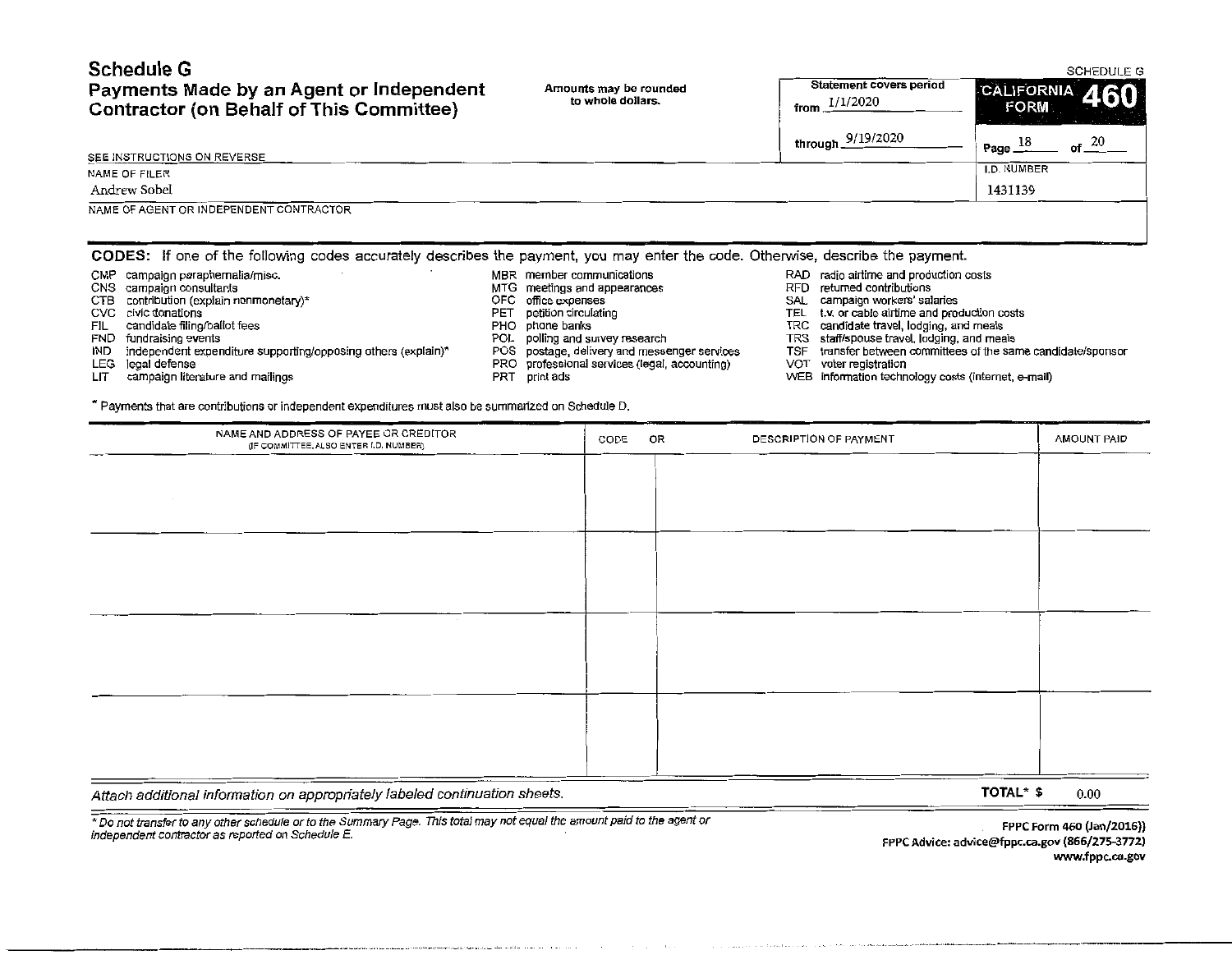|                                                                                                  |                                                                                |                                                               |                                             |                                                  |                                                                 |                                      |                              | <b>SCHEDULE H</b>          |
|--------------------------------------------------------------------------------------------------|--------------------------------------------------------------------------------|---------------------------------------------------------------|---------------------------------------------|--------------------------------------------------|-----------------------------------------------------------------|--------------------------------------|------------------------------|----------------------------|
| <b>Schedule H</b>                                                                                |                                                                                |                                                               | Amounts may be rounded<br>to whole dollars. |                                                  | Statement covers period                                         |                                      | <b>CALIFORNIA</b>            | ARO                        |
| Loans Made to Others*                                                                            |                                                                                |                                                               |                                             |                                                  | 1/1/2020<br>from                                                |                                      | <b>FORM</b>                  |                            |
|                                                                                                  |                                                                                |                                                               |                                             |                                                  | through 9/19/2020                                               |                                      | Page $19$                    | of 20                      |
| SEE INSTRUCTIONS ON REVERSE<br>NAME OF FILER                                                     |                                                                                |                                                               |                                             |                                                  |                                                                 |                                      | <b>I.D. NUMBER</b>           |                            |
| Andrew Sobel                                                                                     |                                                                                |                                                               |                                             |                                                  |                                                                 |                                      |                              |                            |
|                                                                                                  |                                                                                |                                                               |                                             |                                                  |                                                                 |                                      | 1431139                      |                            |
| FULL NAME, STREET ADDRESS AND ZIP CODE<br>OF RECIPIENT<br>(IF COMMITTEE, ALSO ENTER I.D. NUMBER) | IF AN INDIVIDUAL, ENTER<br>OCCUPATION AND EMPLOYER<br>(IF SELF-EMPLOYED, ENTER | (a)<br>OUTSTANDING<br><b>BALANCE</b><br><b>BEGINNING THIS</b> | (b)<br>AMOUNT<br>LOANED THIS                | (c)<br><b>REPAYMENT OR</b><br><b>FORGIVENESS</b> | (d)<br>OUTSTANDING<br><b>BALANCE AT</b><br><b>CLOSE OF THIS</b> | {e)<br><b>INTEREST</b><br>RECEIVED   | (f)<br>ORIGINAL<br>AMOUNT OF | (g)<br>CUMULATIVE<br>LOANS |
|                                                                                                  | <b>NAME OF BUSINESS)</b>                                                       | PERIOD                                                        | PERIOD                                      | THIS PERIOD*                                     | PERIOD                                                          |                                      | LOAN                         | TO DATE                    |
|                                                                                                  |                                                                                |                                                               |                                             | $\Box$ PAID                                      |                                                                 |                                      |                              | <b>CALENDAR YEAR</b>       |
|                                                                                                  |                                                                                |                                                               |                                             |                                                  |                                                                 | RATE                                 |                              |                            |
|                                                                                                  |                                                                                |                                                               |                                             | FORGIVEN                                         |                                                                 |                                      |                              | PER ELECTION"              |
|                                                                                                  |                                                                                |                                                               |                                             |                                                  | DATE DUE                                                        |                                      | DATE INCURRED                |                            |
|                                                                                                  |                                                                                |                                                               |                                             |                                                  |                                                                 |                                      |                              |                            |
|                                                                                                  |                                                                                |                                                               |                                             | $\Box$ PAID                                      |                                                                 |                                      |                              | CALENDAR YEAR              |
|                                                                                                  |                                                                                |                                                               |                                             |                                                  |                                                                 | <b>RATE</b>                          |                              |                            |
|                                                                                                  |                                                                                |                                                               |                                             | <b>T FORGIVEN</b>                                |                                                                 |                                      |                              | PER ELECTION"              |
|                                                                                                  |                                                                                | -S                                                            |                                             |                                                  | DATE DUE                                                        |                                      | DATE INCURRED                |                            |
| *Loans that are contributions to another candidate or committee must                             |                                                                                |                                                               |                                             |                                                  |                                                                 |                                      |                              |                            |
| also be summarized on Schedule D. Loans forgiven must also be<br>reported on Schedule E.         |                                                                                | <b>SUBTOTALS</b>                                              | 0.00<br>l\$                                 | 0.00                                             | 0.00                                                            | 0.00<br>l\$                          |                              |                            |
|                                                                                                  |                                                                                |                                                               |                                             |                                                  |                                                                 | (Enter (e) on<br>Schedule I, Line 3) |                              |                            |
| <b>Schedule H Summary</b>                                                                        |                                                                                |                                                               |                                             |                                                  |                                                                 | 0.00                                 |                              |                            |
| (Total Column (b) plus unitemized loans of less than \$100.)                                     |                                                                                |                                                               |                                             |                                                  |                                                                 |                                      |                              | **If Required              |
|                                                                                                  |                                                                                |                                                               |                                             |                                                  |                                                                 | 0.00                                 |                              |                            |
| (Total Column (c) plus unitemized payments of less than \$100.)                                  |                                                                                |                                                               |                                             |                                                  | . NET                                                           | 0.00                                 |                              |                            |
| (Enter the net here and on the Summary Page, Column A, Line 7.)                                  |                                                                                |                                                               |                                             |                                                  |                                                                 |                                      |                              |                            |
|                                                                                                  |                                                                                |                                                               |                                             |                                                  |                                                                 | (May be a negative number)           |                              |                            |

------------------····--····· ................ -.. ·--····

 $\sim 10^7$ 

**FPPC Form 460 {Jan/2016)) FPPC Advice: advice@fppc.ca.gov (866/275-3772) www.fppc.ca.gov** 

 $\mathbb{Z}^2$